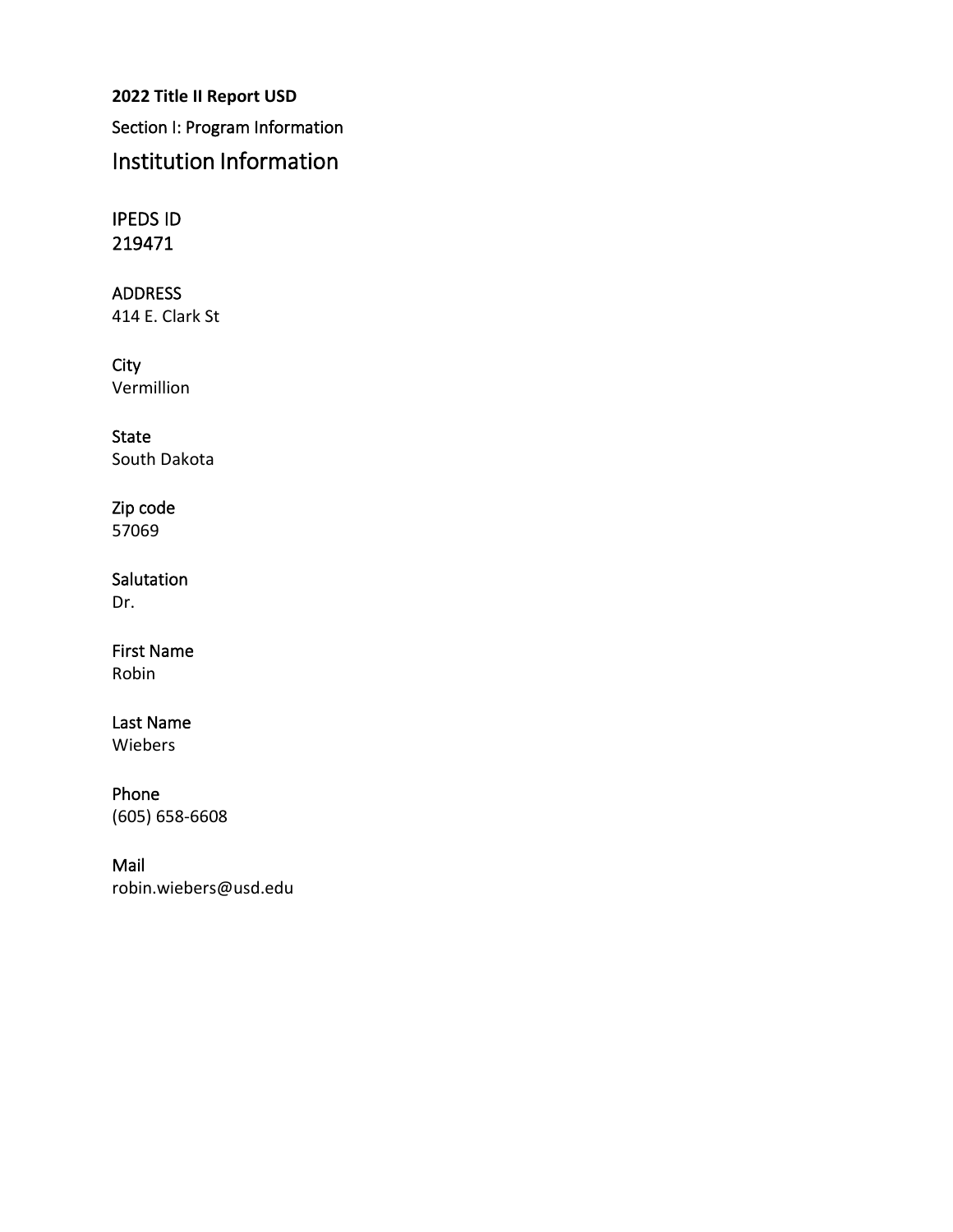## Section I: Program Information

## List of Programs

| <b>CIP Code</b> | <b>Teacher Preparation Programs</b>                                                    | UG, PG, or Both | Update |
|-----------------|----------------------------------------------------------------------------------------|-----------------|--------|
| 13.121          | <b>Early Childhood Education</b>                                                       | UG              |        |
| 13.1202         | <b>Elementary Education</b>                                                            | UG              |        |
| 13.01           | <b>General Education (alternative</b><br>programs/programs providing<br>pedagogy only) | PG              |        |
| 13.1203         | Junior High/Intermediate/Middle<br><b>School Education and Teaching</b>                | <b>Both</b>     |        |
| 13.1            | <b>Special Education</b>                                                               | <b>Both</b>     |        |
| 13.1302         | <b>Teacher Education - Art</b>                                                         | UG              |        |
| 13.1322         | <b>Teacher Education - Biology</b>                                                     | UG              |        |
| 13.1323         | <b>Teacher Education - Chemistry</b>                                                   | UG              |        |
| 13.1337         | <b>Teacher Education - Earth Science</b>                                               | UG              |        |
| 13.1305         | Teacher Education -<br>English/Language Arts                                           | UG              |        |
| 13.1306         | Teacher Education - Foreign<br>Language                                                | UG              |        |
| 13.1328         | <b>Teacher Education - History</b>                                                     | UG              |        |
| 13.1311         | <b>Teacher Education - Mathematics</b>                                                 | UG              |        |
| 13.1312         | <b>Teacher Education - Music</b>                                                       | UG              |        |
| 13.1314         | <b>Teacher Education - Physical</b><br><b>Education and Coaching</b>                   | UG              |        |
| 13.1329         | <b>Teacher Education - Physics</b>                                                     | UG              |        |
| 13.1315         | <b>Teacher Education - Reading</b>                                                     | UG              |        |
| 13.1331         | <b>Teacher Education - Speech</b>                                                      | UG              |        |

Total Number of Teacher Education Programs 18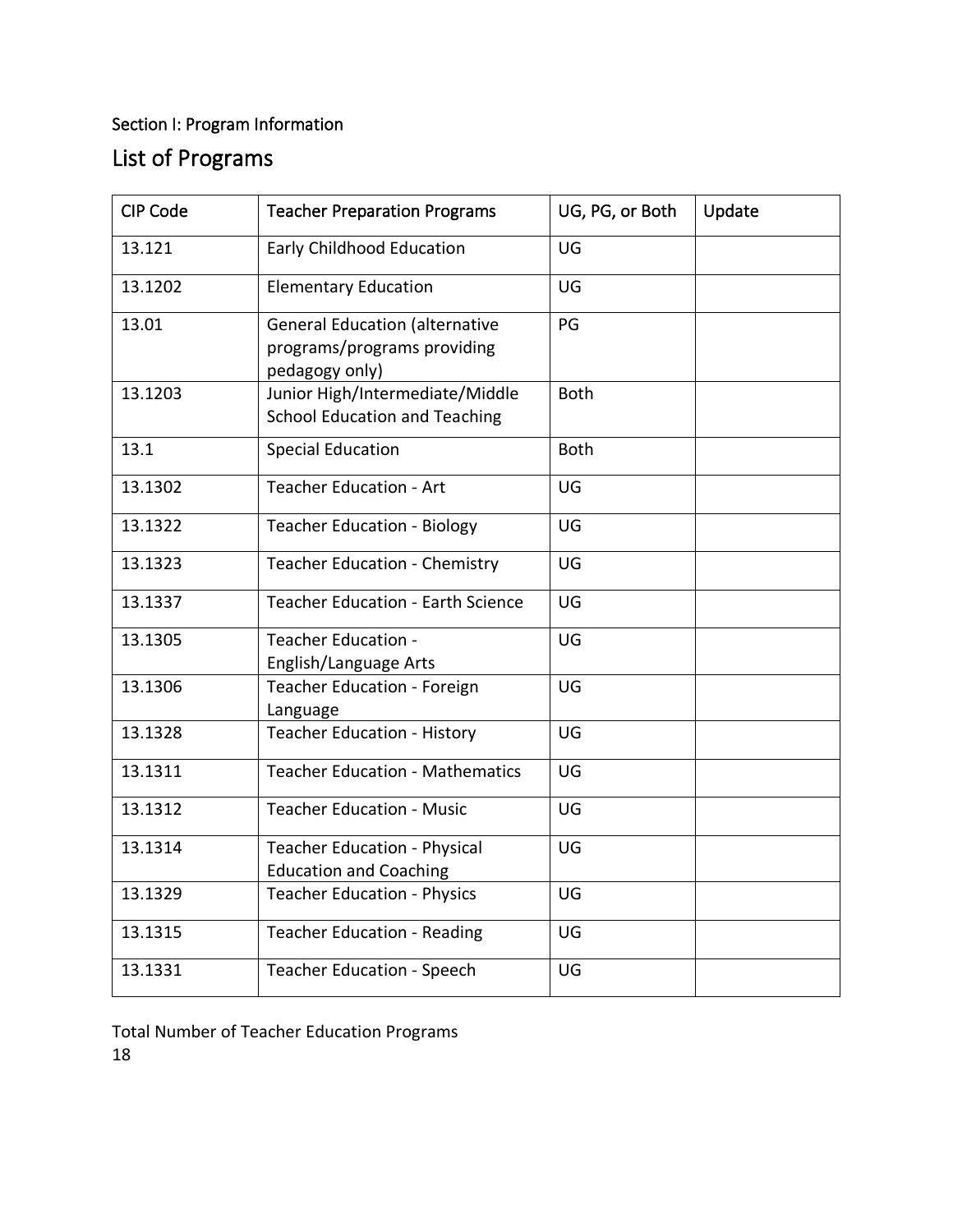# Undergraduate Requirements

| <b>Element</b>                                                                   |     | <b>Admission</b> |     | Completion |
|----------------------------------------------------------------------------------|-----|------------------|-----|------------|
| <b>Transcript</b>                                                                | Yes |                  | Yes |            |
| <b>Fingerprint check</b>                                                         |     | No               | Yes |            |
| <b>Background check</b>                                                          |     | <b>No</b>        | Yes |            |
| Minimum number of<br>courses/credits/semester<br>hours completed                 | Yes |                  | Yes |            |
| <b>Minimum GPA</b>                                                               | Yes |                  | Yes |            |
| <b>Minimum GPA in content</b><br>area coursework                                 | Yes |                  | Yes |            |
| <b>Minimum GPA in</b><br>professional education<br>coursework                    | Yes |                  | Yes |            |
| <b>Minimum ACT score</b>                                                         |     | No               |     | No         |
| <b>Minimum SAT score</b>                                                         |     | No               |     | No         |
| <b>Minimum basic skills test</b><br>score                                        | Yes |                  |     | <b>No</b>  |
| Subject area/academic<br>content test or other<br>subject matter<br>verification |     | <b>No</b>        | Yes |            |
| <b>Recommendation(s)</b>                                                         | Yes |                  | Yes |            |
| <b>Essay or personal</b><br>statement                                            |     | No               |     | No         |
| <b>Interview</b>                                                                 |     | No               |     | No         |
| <b>Other: Grades in specific</b><br>courses and meet all<br>student teaching     | Yes |                  | Yes |            |

Are there initial teacher certification programs at the undergraduate level? Yes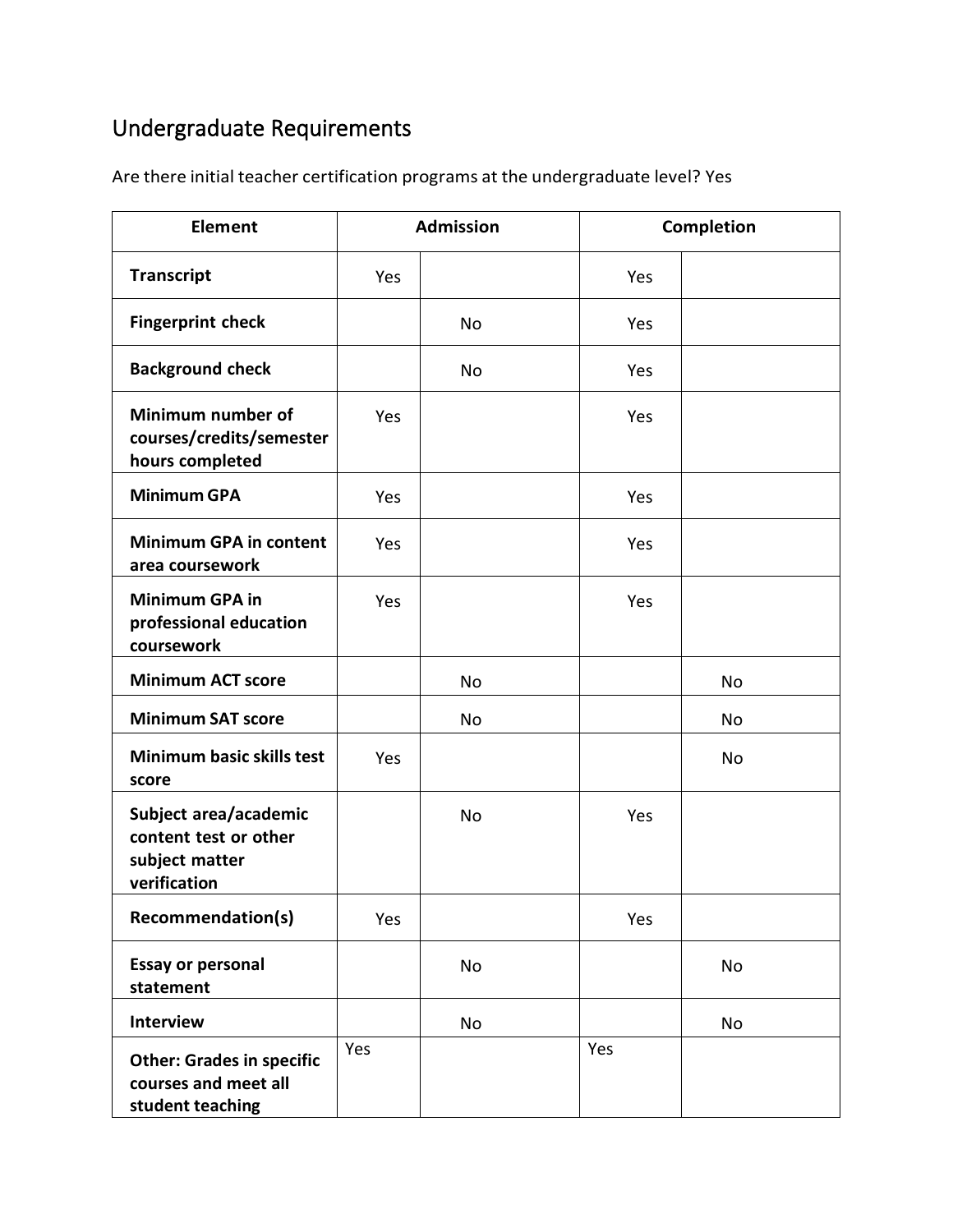| <b>Element</b> | <b>Admission</b> | <b>Completion</b> |
|----------------|------------------|-------------------|
| requirements   |                  |                   |

What is the minimum GPA required for admission into the program? (Leave blank if you indicated that a minimum GPA is not required in the table above.) **2.7**

What is the minimum GPA required for completing the program? (Leave blank if you indicated that a minimum GPA is not required in the table above.) **2.7**

#### Supervised Clinical Experience

#### **Are there programs with student teaching models?** Yes

| Programs with student teaching models (most traditional programs) |      |  |  |
|-------------------------------------------------------------------|------|--|--|
| Number of clock hours of supervised clinical<br>55                |      |  |  |
| experience required prior to student teaching                     |      |  |  |
| Number of clock hours required for student                        | 1120 |  |  |
| teaching                                                          |      |  |  |

#### **Are there programs in which candidates are the teacher of record?** No

| All Programs                                   |     |
|------------------------------------------------|-----|
| Number of full-time equivalent faculty         | 8   |
| supervising clinical experience during this    |     |
| academic year (IHE staff)                      |     |
| Number of adjunct faculty supervising clinical | 4   |
| experience during this academic year (IHE      |     |
| staff)                                         |     |
| Number of cooperating teachers/K-12 staff      | 189 |
| supervising clinical experience during this    |     |
| academic year                                  |     |
| Number of students in supervised clinical      | 120 |
| experience during this academic year           |     |

#### **Please provide any additional information about or descriptions of the supervised clinical experiences:**

Depending on the major students complete 55 to 117 hours of pre-student teaching experiences. We moved to a full year-residency program so that the students in earlier experiences now will be spending a full year in the field which accounts for the reduction in early experiences. Full year students will complete 1120 clock hours for student teaching. A few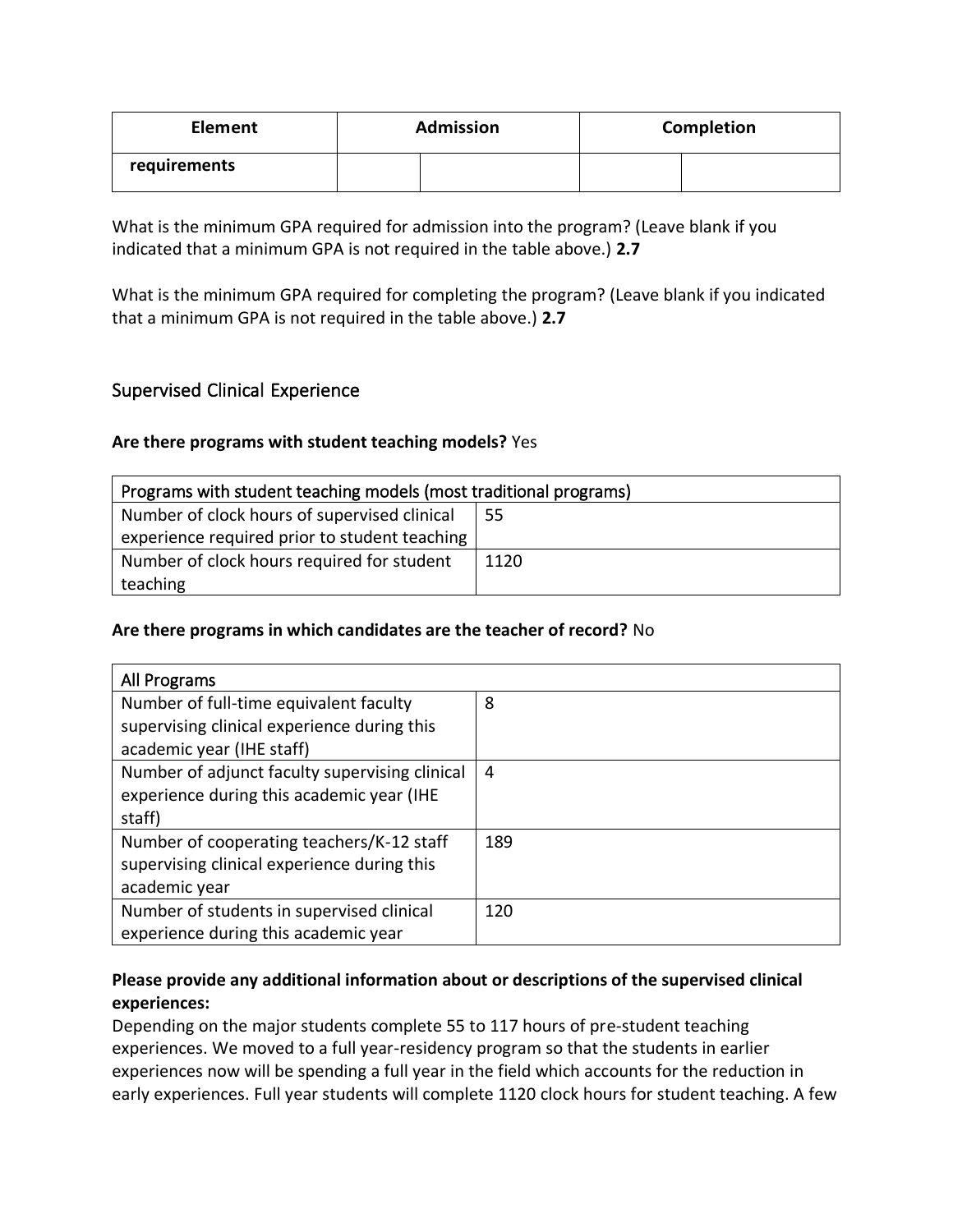remaining programs only require 560 clock hours. The number of faculty, adjunct/Pre-K12 and number of students in supervised clinical experience represents data from student teaching experiences/residency.

#### Section I: Program Information

## Enrollment and Program Completers

## Enrollment and Program Completers

| 2020-21 Total                        |     |
|--------------------------------------|-----|
| Total Number of Individuals Enrolled | 284 |
| Subset of Program Completers         | 114 |

| Gender | <b>Total Enrolled</b> | Subset of Program<br><b>Completers</b> |
|--------|-----------------------|----------------------------------------|
| Female | 238                   | 81                                     |
| Male   | 46                    | 33                                     |

| Race/Ethnicity                    | <b>Total Enrolled</b> | Subset of Program<br>Completers |
|-----------------------------------|-----------------------|---------------------------------|
| American Indian or Alaska         | $\overline{2}$        | 1                               |
| <b>Native</b>                     |                       |                                 |
| Asian                             | 2                     |                                 |
| <b>Black or Aftrican American</b> | 1                     |                                 |
| Hispanic/Latino of any race       | 14                    | 3                               |
| Native Hawaiian or Other          |                       |                                 |
| Pacific Islander                  |                       |                                 |
| White                             | 258                   | 89                              |
| Two or more races                 | 4                     |                                 |
| No Race/Ethnicity Reported        | 3                     | 4                               |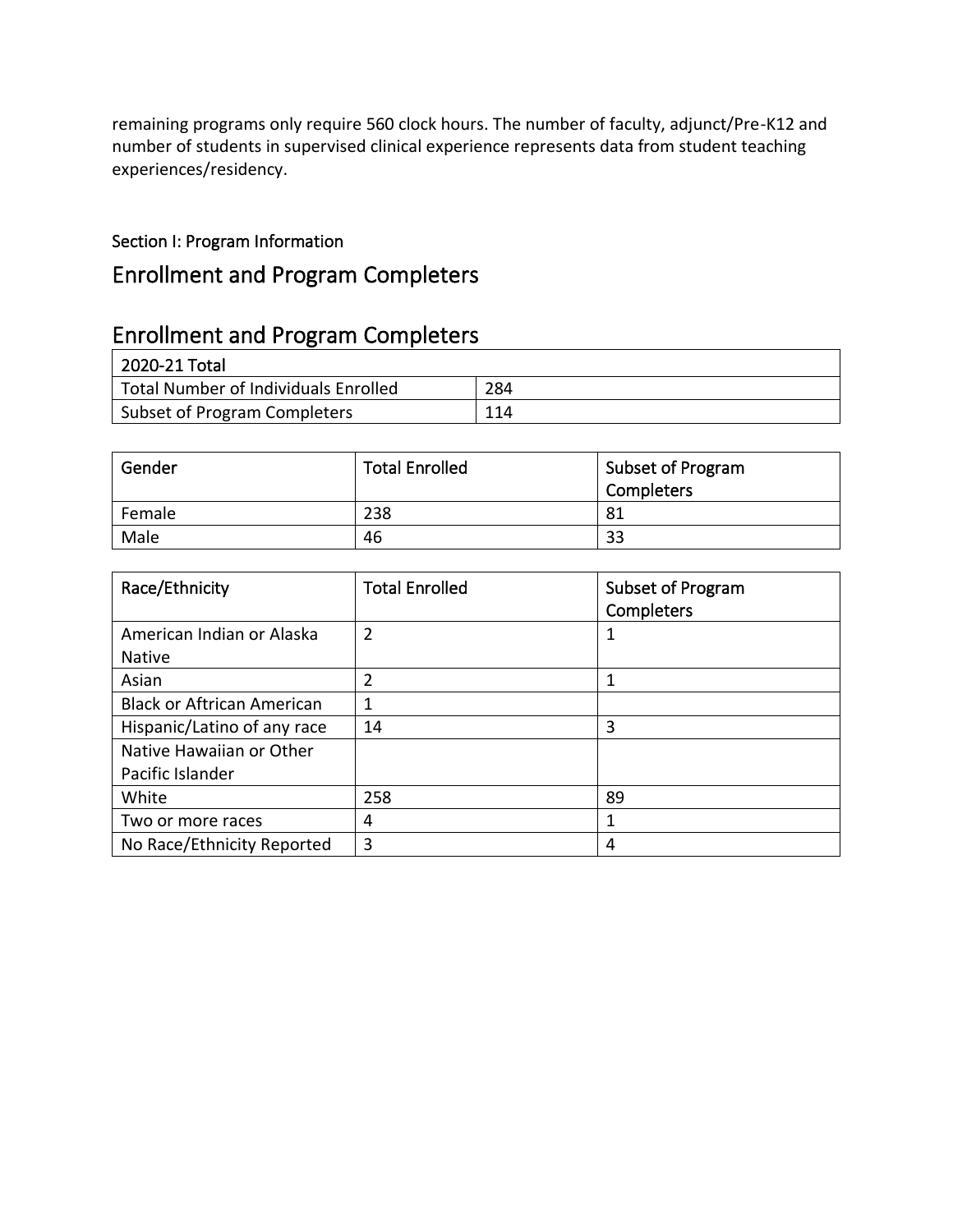## Section I: Program Information

## Teachers Prepared

## Teachers Prepared by Subject Area

| ' CIP Code | <b>Subject Area</b>                           | Number Prepared |
|------------|-----------------------------------------------|-----------------|
| 13.10      | <b>Teacher Education-Special Education</b>    |                 |
| 13.1202    | <b>Teacher Education Elementary Education</b> | 59              |

| <b>CIP Code</b> | <b>Subject Area</b>                                 | <b>Number Prepared</b> |
|-----------------|-----------------------------------------------------|------------------------|
| 13.1203         | Teacher Education - Junior High/Intermediate/Middle |                        |
|                 | <b>School Education</b>                             |                        |
| 13.1210         | Teacher Education - Early Childhood Education       |                        |
| 13.1301         | Teacher Education - Agriculture                     |                        |
| 13.1302         | <b>Teacher Education - Art</b>                      | 3                      |
| 13.1303         | <b>Teacher Education - Business</b>                 |                        |
| 13.1305         | Teacher Education - English/Language Arts           | 6                      |
| 13.1306         | Teacher Education - Foreign Language                | $\mathbf{1}$           |
| 13.1307         | <b>Teacher Education - Health</b>                   |                        |
| 13.1308         | Teacher Education - Family and Consumer             |                        |
|                 | Sciences/Home Economics                             |                        |
| 13.1309         | <b>Teacher Education - Technology Teacher</b>       |                        |
|                 | <b>Education/Industrial Arts</b>                    |                        |
| 13.1311         | <b>Teacher Education - Mathematics</b>              | $\overline{2}$         |
| 13.1312         | <b>Teacher Education - Music</b>                    | 13                     |
| 13.1314         | Teacher Education - Physical Education and Coaching | $\overline{2}$         |
| 13.1315         | <b>Teacher Education - Reading</b>                  |                        |
| 13.1316         | <b>Teacher Education - Science Teacher</b>          |                        |
|                 | <b>Education/General Science</b>                    |                        |
| 13.1317         | <b>Teacher Education - Social Science</b>           |                        |
| 13.1318         | <b>Teacher Education - Social Studies</b>           |                        |
| 13.1320         | Teacher Education - Trade and Industrial            |                        |
| 13.1321         | <b>Teacher Education - Computer Science</b>         |                        |
| 13.1322         | <b>Teacher Education - Biology</b>                  | $\mathbf 1$            |
| 13.1323         | <b>Teacher Education - Chemistry</b>                |                        |
| 13.1324         | Teacher Education - Drama and Dance                 |                        |
| 13.1328         | <b>Teacher Education - History</b>                  | 4                      |
| 13.1329         | <b>Teacher Education - Physics</b>                  |                        |
| 13.1331         | <b>Teacher Education - Speech</b>                   |                        |
| 13.1337         | <b>Teacher Education - Earth Science</b>            |                        |
| 13.14           | Teacher Education- English as a Second Language     |                        |
| 13.99           | Other:                                              |                        |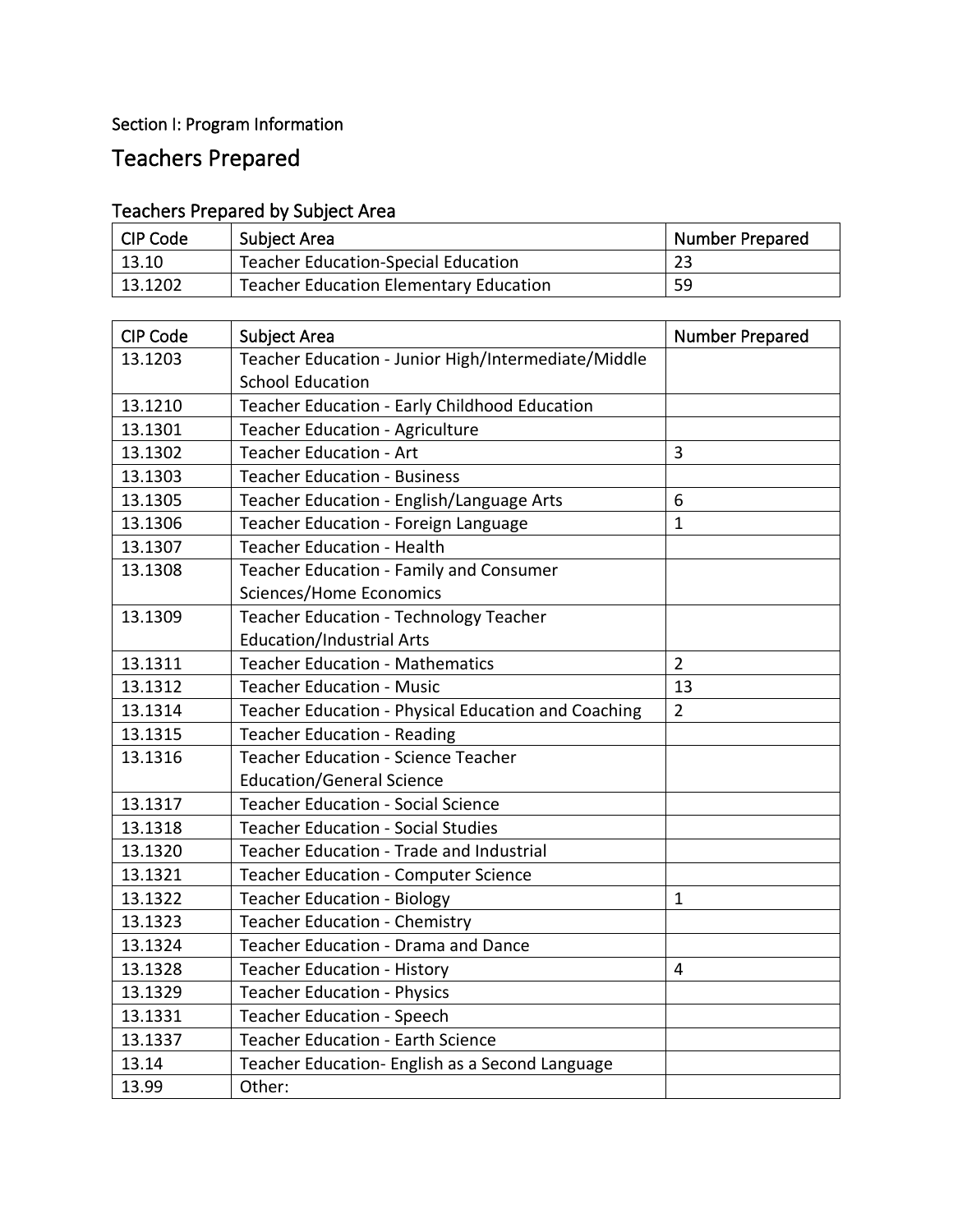| <b>CIP Code</b> | <b>Academic Major</b>                                | <b>Number Prepared</b> |
|-----------------|------------------------------------------------------|------------------------|
| 13.10           | <b>Teacher Education - Special Education</b>         | 23                     |
| 13.1202         | <b>Teacher Education - Elementary Education</b>      | 59                     |
| 13.1203         | Teacher Education - Junior High/Intermediate/Middle  |                        |
|                 | <b>School Education</b>                              |                        |
| 13.1210         | <b>Teacher Education - Early Childhood Education</b> |                        |
| 13.1301         | <b>Teacher Education - Agriculture</b>               |                        |
| 13.1302         | <b>Teacher Education - Art</b>                       | 3                      |
| 13.1303         | <b>Teacher Education - Business</b>                  |                        |
| 13.1305         | Teacher Education - English/Language Arts            | 6                      |
| 13.1306         | Teacher Education - Foreign Language                 | $\mathbf{1}$           |
| 13.1307         | <b>Teacher Education - Health</b>                    |                        |
| 13.10           | <b>Teacher Education - Special Education</b>         | 23                     |
| 13.1202         | <b>Teacher Education - Elementary Education</b>      | 59                     |
| 13.1203         | Teacher Education - Junior High/Intermediate/Middle  |                        |
|                 | <b>School Education</b>                              |                        |
| 13.1210         | Teacher Education - Early Childhood Education        |                        |
| 13.1301         | <b>Teacher Education - Agriculture</b>               |                        |
| 13.1302         | <b>Teacher Education - Art</b>                       | 3                      |
| 13.1303         | <b>Teacher Education - Business</b>                  |                        |
| 13.1305         | Teacher Education - English/Language Arts            | 6                      |
| 13.1306         | Teacher Education - Foreign Language                 |                        |
| 13.1307         | <b>Teacher Education - Health</b>                    |                        |
| 13.1308         | Teacher Education - Family and Consumer              |                        |
|                 | Sciences/Home Economics                              |                        |
| 13.1309         | Teacher Education - Technology Teacher               |                        |
|                 | <b>Education/Industrial Arts</b>                     |                        |
| 13.1311         | <b>Teacher Education - Mathematics</b>               | $\mathbf{1}$           |
| 13.1312         | <b>Teacher Education - Music</b>                     | 13                     |
| 13.1314         | Teacher Education - Physical Education and Coaching  | $\overline{2}$         |
| 13.1315         | <b>Teacher Education - Reading</b>                   |                        |
| 13.1316         | <b>Teacher Education - General Science</b>           |                        |
| 13.1317         | <b>Teacher Education - Social Science</b>            |                        |
| 13.1318         | <b>Teacher Education - Social Studies</b>            |                        |
| 13.1320         | Teacher Education - Trade and Industrial             |                        |
| 13.1321         | <b>Teacher Education - Computer Science</b>          |                        |
| 13.1322         | <b>Teacher Education - Biology</b>                   | $\mathbf{1}$           |
| 13.1323         | <b>Teacher Education - Chemistry</b>                 |                        |
| 13.1324         | Teacher Education - Drama and Dance                  |                        |

## Teachers Prepared by Academic Major **Do participants earn a degree upon completion of the program?** Yes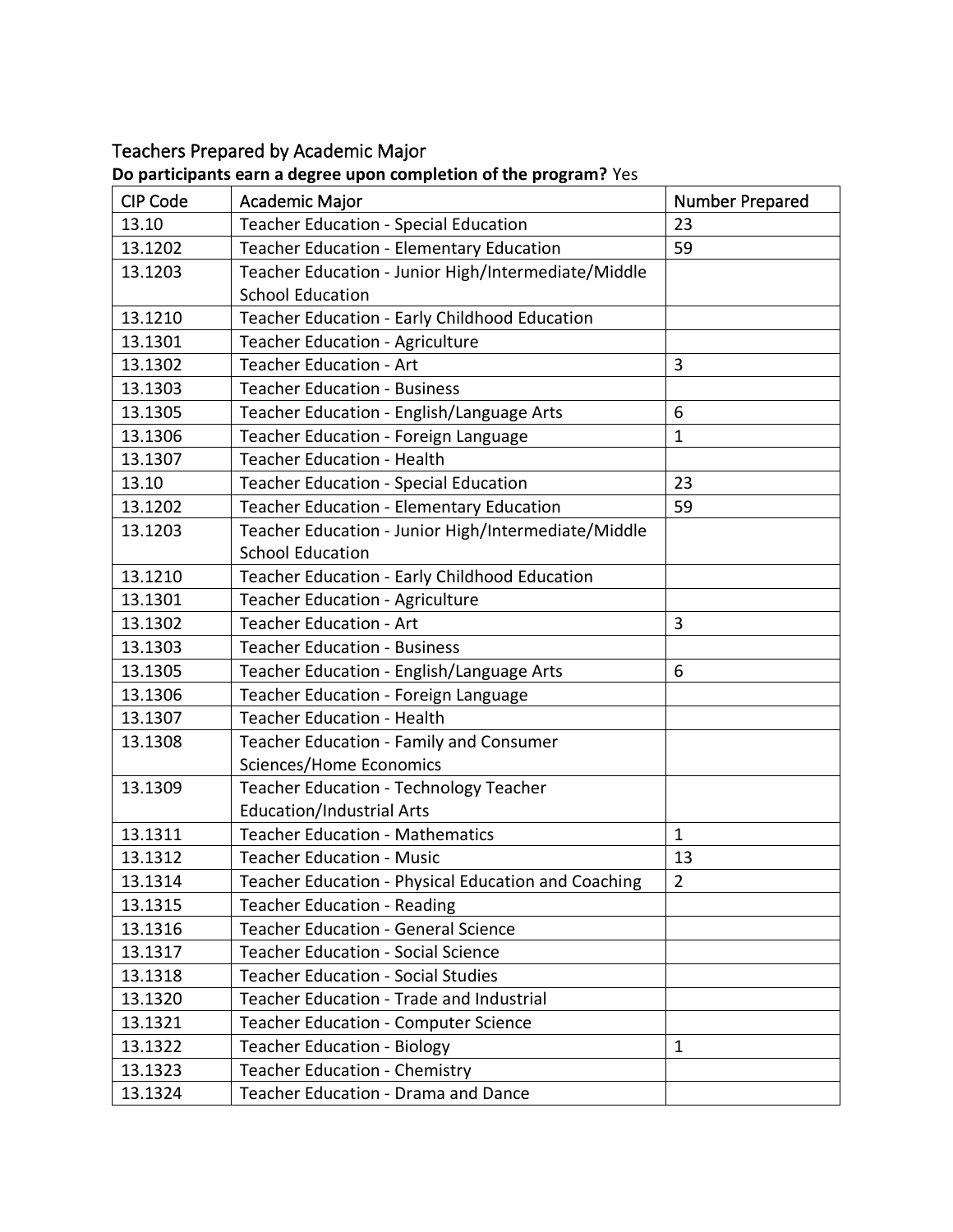| <b>CIP Code</b> | <b>Academic Major</b>                            | <b>Number Prepared</b> |
|-----------------|--------------------------------------------------|------------------------|
| 13.1328         | <b>Teacher Education - History</b>               | 4                      |
| 13.1329         | <b>Teacher Education - Physics</b>               |                        |
| 13.1331         | <b>Teacher Education - Speech</b>                |                        |
| 13.1337         | <b>Teacher Education - Earth Science</b>         |                        |
| 13.14           | Teacher Education - English as a Second Language |                        |
| 13.99           | Education - Other Specify:                       |                        |
| 01              | Agriculture                                      |                        |
| 03              | <b>Natural Resources and Conservation</b>        |                        |
| 05              | Area, Ethnic, Cultural, and Gender Studies       |                        |
| 09              | Communication or Journalism                      |                        |

| <b>CIP Code</b> | Academic Major                                              | <b>Number Prepared</b> |
|-----------------|-------------------------------------------------------------|------------------------|
| 11              | <b>Computer and Information Sciences</b>                    |                        |
| 12              | <b>Personal and Culinary Services</b>                       |                        |
| 14              | Engineering                                                 |                        |
| 16              | Foreign Languages, Literatures, and Linguistics             | $\mathbf{1}$           |
| 19              | Family and Consumer Sciences/Human Sciences                 |                        |
| 21              | <b>Technology Education/Industrial Arts</b>                 |                        |
| 22              | Legal Professions and Studies                               |                        |
| 23              | English Language/Literature                                 |                        |
| 24              | Liberal Arts/Humanities                                     |                        |
| 25              | <b>Library Science</b>                                      |                        |
| 26              | <b>Biological and Biomedical Sciences</b>                   |                        |
| 27              | <b>Mathematics and Statistics</b>                           | $\mathbf{1}$           |
| 30              | Multi/Interdisciplinary Studies                             |                        |
| 38              | Philosophy and Religious Studies                            |                        |
| 40              | <b>Physical Sciences</b>                                    |                        |
| 41              | Science Technologies/Technicians                            |                        |
| 42              | Psychology                                                  |                        |
| 44              | <b>Public Administration and Social Service Professions</b> |                        |
| 45              | <b>Social Sciences</b>                                      |                        |
| 46              | Construction                                                |                        |
| 47              | Mechanic and Repair Technologies                            |                        |
| 50              | <b>Visual and Performing Arts</b>                           |                        |
| 51              | Health Professions and Related Clinical Sciences            |                        |
| 52              | Business/Management/Marketing                               |                        |
| 54              | History                                                     |                        |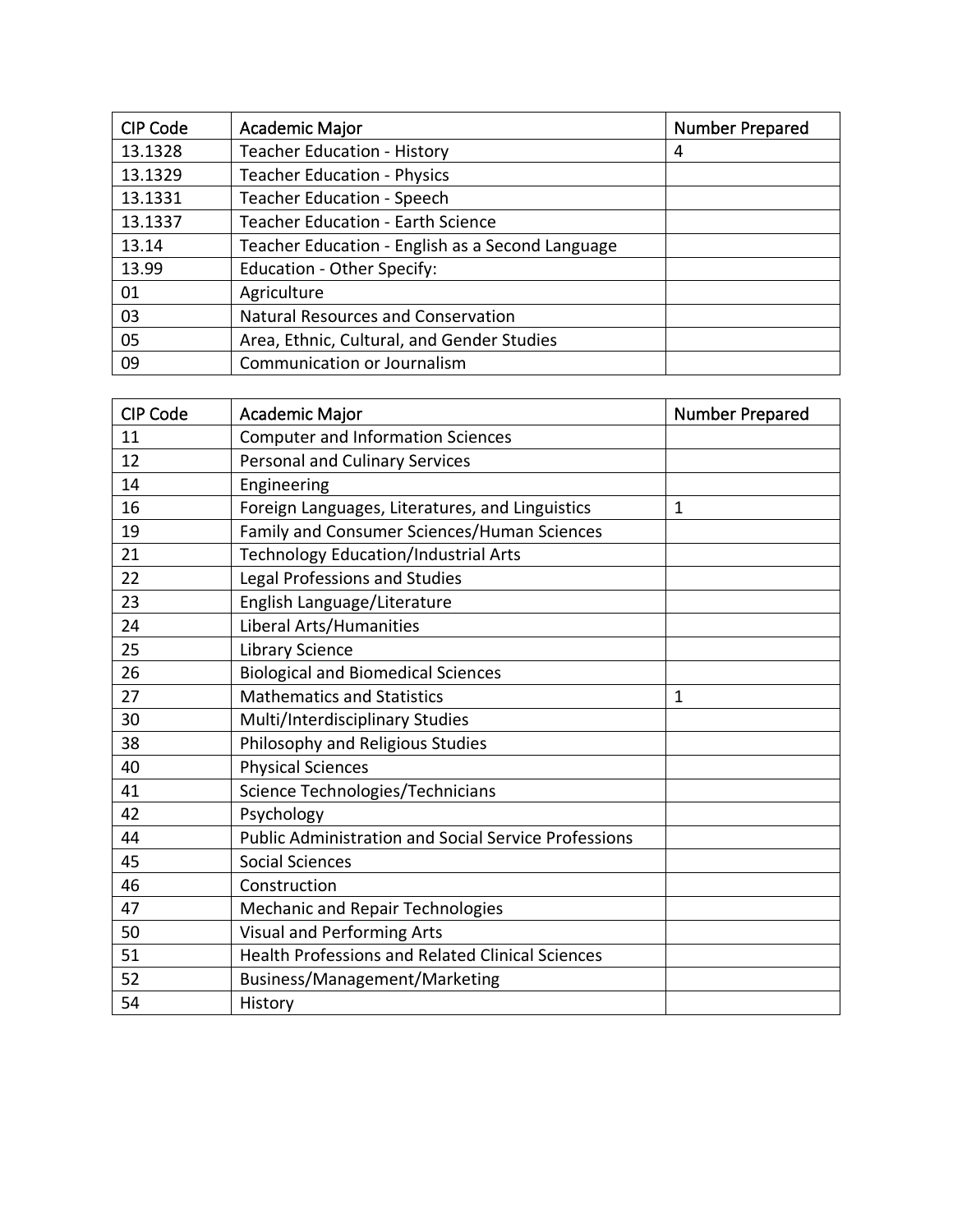Section I Program Information

Program Assurances

**1. Program preparation responds to the identified needs of the local educational agencies or States where the program completers are likely to teach, based on past hiring and recruitment trends.**

Yes

**2. Preparation is closely linked with the needs of schools and the instructional decisions new teachers face in the classroom.** Yes

**3. Prospective special education teachers are prepared in core academic subjects and to instruct in core academic subjects.** Yes

**4. Prospective general education teachers are prepared to provide instruction to students with disabilities.**

Yes

**5. Prospective general education teachers are prepared to provide instruction to limited English proficient students.**

Yes

**6. Prospective general education teachers are prepared to provide instruction to students from low-income families.**

Yes

**7. Prospective teachers are prepared to effectively teach in urban and rural schools, as applicable.**

Yes

#### **8. Describe your institution's most successful strategies in meeting the assurances listed above:**

All undergraduate special education teachers complete a double major with a content area or elementary teaching along with a full special education majors. Students document time spent working with diverse populations. All graduates complete courses in Human Relations, Indian Education, and Special Education regardless of their academic program.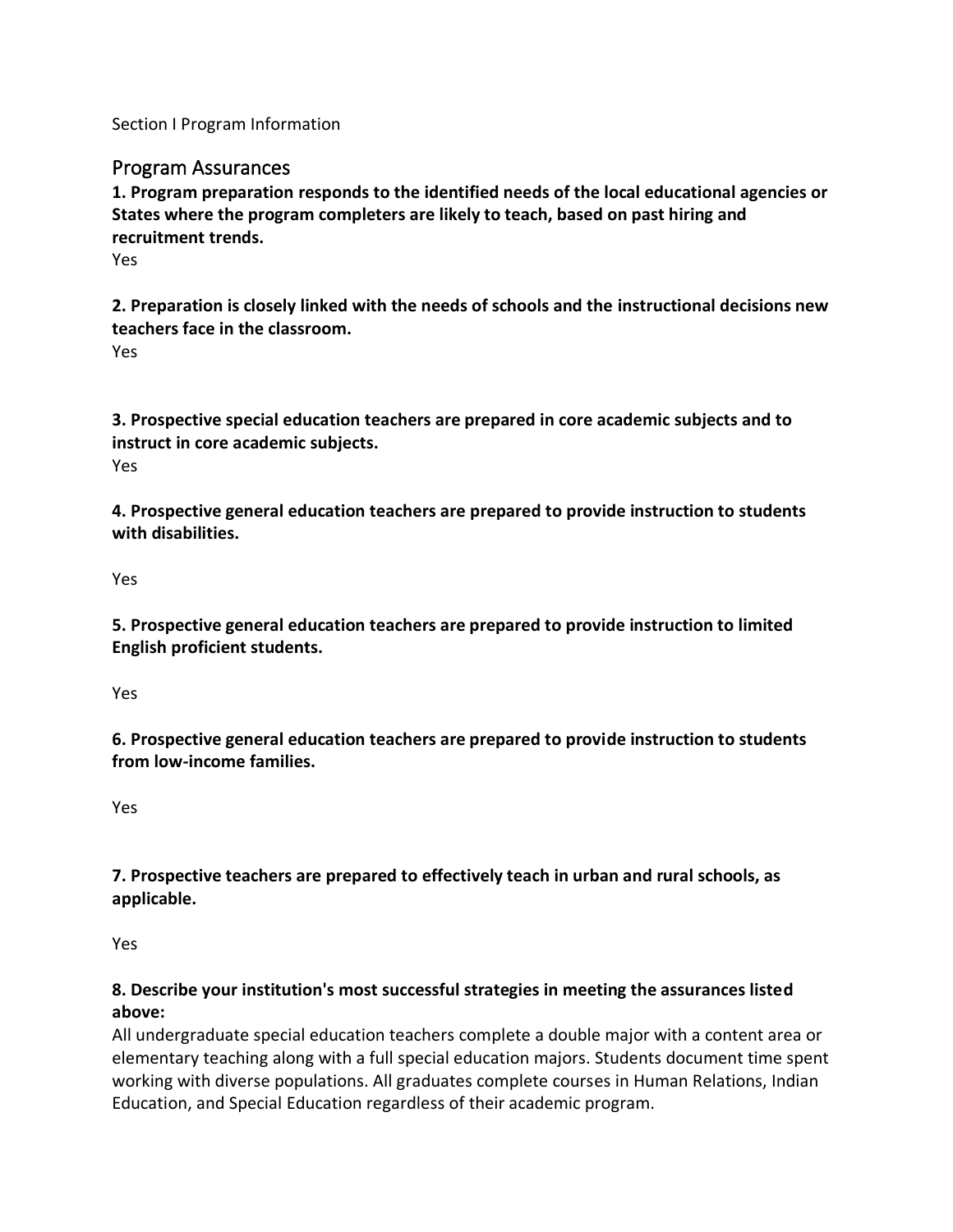### Section II **ANNUAL GOALS**

#### Annual Goals: Math

#### Report Progress on Last Year's Goal (2020-21)

- **1. Did your program prepare teachers in math in 2020-21?** Yes
- **2. Describe your goal.**
- **3. Did your program meet the goal?**
- **4. Description of strategies used to achieve goal, if applicable:**
- **5. Description of steps to improve performance in meeting goal or lessons learned in meeting goal, if applicable:**
- **6. Provide any additional comments, exceptions and explanations below:**

Review Current Year's Goal (2021-22)

- **7. Is your program preparing teachers in math in 2021-22? If no, leave the next question blank.** Yes
- **8. Describe your goal.** 3 in program

#### Set Next Year's Goal (2022-23)

- **9. Will your program prepare teachers in math 2022-23? If no, leave the next question blank.** Yes
- **10. Describe your goal.** 2 in program

#### Annual Goals: Science

Report Progress on Last Year's Goal (2020-21)

- **11. Did your program prepare teachers in science in 2020-21?** Yes
- **12. Describe your goal.** ?
- **13. Did your program meet the goal?** 4 in program
- **14. Description of strategies used to achieve goal, if applicable:**
- **15. Description of steps to improve performance in meeting goal or lessons learned in meeting goal, if applicable:**
- **16. Provide any additional comments, exceptions and explanations below:**

#### Review Current Year's Goal (2021-22)

- **17. Is your program preparing teachers in science in 2021-22? If no, leave the next question blank.**
- **18. Describe your goal.**

#### Set Next Year's Goal (2022-23)

- **19. Will your program prepare teachers in science 2022-23? If no, leave the next question blank.**
- **20. Describe your goal.**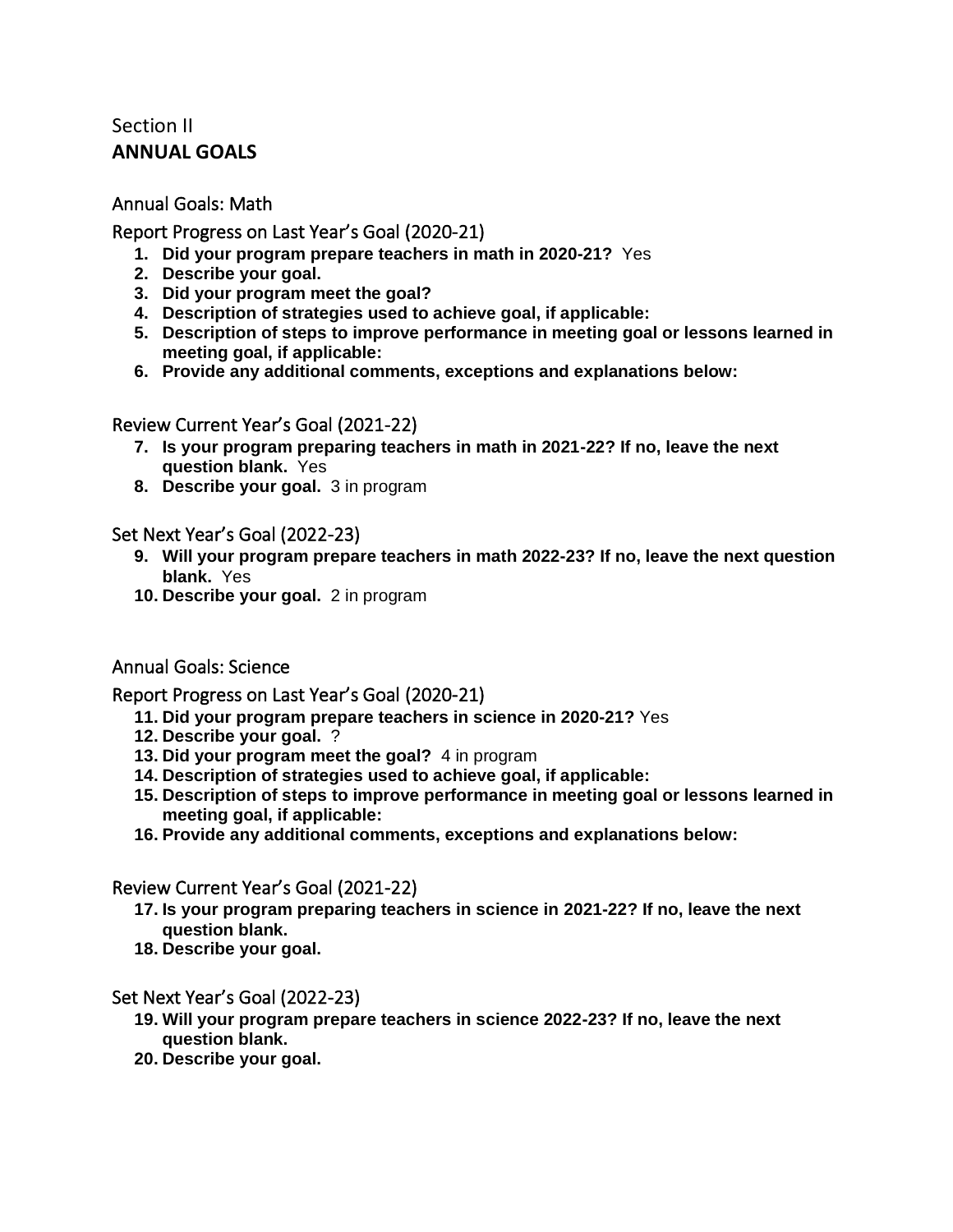#### Annual Goals: Special Education

Report Progress on Last Year's Goal (2020-21)

- **21. Did your program prepare teachers in special education in 2020-21?** Yes
- **22. Describe your goal.**
- **23. Did your program meet the goal?**
- **24. Description of strategies used to achieve goal, if applicable:**
- **25. Description of steps to improve performance in meeting goal or lessons learned in meeting goal, if applicable:**
- **26. Provide any additional comments, exceptions and explanations below:**

#### Review Current Year's Goal (2021-22)

- **27. Is your program preparing teachers in special education in 2021-22? If no, leave the next question blank.**
- **28. Describe your goal.**

#### Set Next Year's Goal (2022-23)

- **29. Will your program prepare teachers in special education in 2023-23? If no, leave the next question blank.**
- **30. Describe your goal.**

#### Annual Goals: Instruction of Limited English Proficient Students

Each institution of higher education (IHE) that conducts a traditional teacher preparation program (including programs that offer any ongoing professional development programs) or alternative route teacher preparation program, and that enrolls students receiving Federal assistance under this Act, shall set annual quantifiable goals for increasing the number of prospective teachers trained in teacher shortage areas designated by the Secretary or by the state educational agency, including mathematics, science, special education, and instruction of limited English proficient students.

#### Report Progress on Last Year's Goal (2020-21)

- **31. Did your program prepare teachers in instruction of limited English proficient students in 2020-21?**
- **32. Describe your goal.**
- **33. Did your program meet the goal?**
- **34. Description of strategies used to achieve goal, if applicable:**
- **35. Description of steps to improve performance in meeting goal or lessons learned in meeting goal, if applicable:**
- **36. Provide any additional comments, exceptions and explanations below:**

#### Review Current Year's Goal (2021-22)

- **37. Is your program preparing teachers in instruction of limited English proficient students in 2021-22? If no, leave the next question blank.**
- **38. Describe your goal.**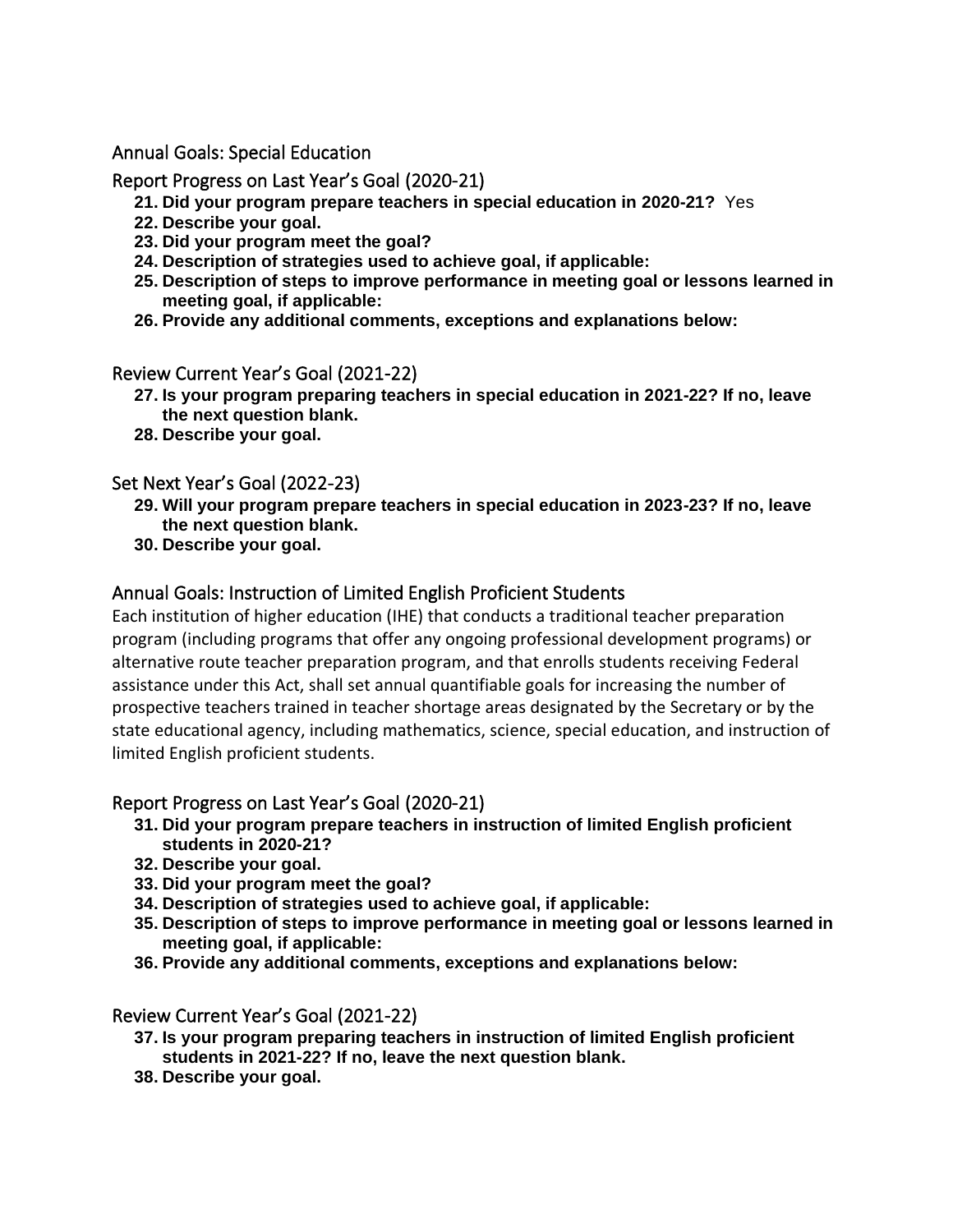#### Set Next Year's Goal (2022-23)

- **39. Will your program prepare teachers in instruction of limited English proficient students in 2022-23? If no, leave the next question blank.**
- **40. Describe your goal.**

Section III Program Pass Rates

#### Assessment Pass Rates

| Assessment Information <sup>1</sup>     | Group                  | <b>Number</b>  | <b>Number</b> | <b>Institutional</b> | <b>Institutional</b> |
|-----------------------------------------|------------------------|----------------|---------------|----------------------|----------------------|
|                                         |                        | <b>Taking</b>  | Passing       | <b>Pass Rate</b>     | Average              |
|                                         |                        | Assessment     | Assessment    |                      | <b>Scaled</b>        |
|                                         |                        |                |               |                      | <b>Score</b>         |
| <b>ART CONTENT KNOWLEDGE (5134)</b>     | All enrolled           | $\mathbf{1}$   |               |                      |                      |
|                                         | students who           |                |               |                      |                      |
|                                         |                        |                |               |                      |                      |
|                                         | have                   |                |               |                      |                      |
|                                         | completed all          |                |               |                      |                      |
|                                         | nonclinical            |                |               |                      |                      |
|                                         | courses, 2020-         |                |               |                      |                      |
|                                         | 21                     |                |               |                      |                      |
| <b>Test Company: ETS</b>                | Other enrolled         | $\overline{2}$ |               |                      |                      |
|                                         | students,              |                |               |                      |                      |
|                                         | 2020-21                |                |               |                      |                      |
| Score Range: 100-200                    | All program            | 3              |               |                      |                      |
|                                         | completers,            |                |               |                      |                      |
|                                         | 2020-21                |                |               |                      |                      |
|                                         | All program            | $\overline{4}$ |               |                      |                      |
|                                         | completers,            |                |               |                      |                      |
|                                         | 2019-20                |                |               |                      |                      |
|                                         | All program            | 3              |               |                      |                      |
|                                         | completers,            |                |               |                      |                      |
|                                         | 2018-19                |                |               |                      |                      |
| <b>BIOLOGY CONTENT KNOWLEDGE (0235)</b> | All enrolled           |                |               |                      |                      |
|                                         | students who           |                |               |                      |                      |
|                                         | have                   |                |               |                      |                      |
|                                         | completed all          |                |               |                      |                      |
|                                         | nonclinical            |                |               |                      |                      |
|                                         | courses, 2020-         |                |               |                      |                      |
|                                         | 21                     |                |               |                      |                      |
| <b>Test Company: ETS</b>                | Other enrolled         | $\mathbf{1}$   |               |                      |                      |
|                                         | students,              |                |               |                      |                      |
|                                         | 2020-21                |                |               |                      |                      |
| Score Range: 100-200                    | All program            | $\overline{2}$ |               |                      |                      |
|                                         | completers,            |                |               |                      |                      |
|                                         | 2020-21                |                |               |                      |                      |
|                                         | All program            | $\overline{2}$ |               |                      |                      |
|                                         |                        |                |               |                      |                      |
|                                         | completers,<br>2019-20 |                |               |                      |                      |
|                                         |                        |                |               |                      |                      |
|                                         | All program            | $\mathbf 1$    |               |                      |                      |
|                                         | completers,            |                |               |                      |                      |
|                                         | 2018-19                |                |               |                      |                      |
| CHEMISTRY CONTENT KNOWLEDGE (0245)      | All enrolled           |                |               |                      |                      |
|                                         | students who           |                |               |                      |                      |
|                                         | have                   |                |               |                      |                      |
|                                         | completed all          |                |               |                      |                      |
|                                         | nonclinical            |                |               |                      |                      |
|                                         | courses, 2020-         |                |               |                      |                      |
|                                         | 21                     |                |               |                      |                      |
| <b>Test Company: ETS</b>                | Other enrolled         |                |               |                      |                      |
|                                         | students,              |                |               |                      |                      |
|                                         | 2020-21                |                |               |                      |                      |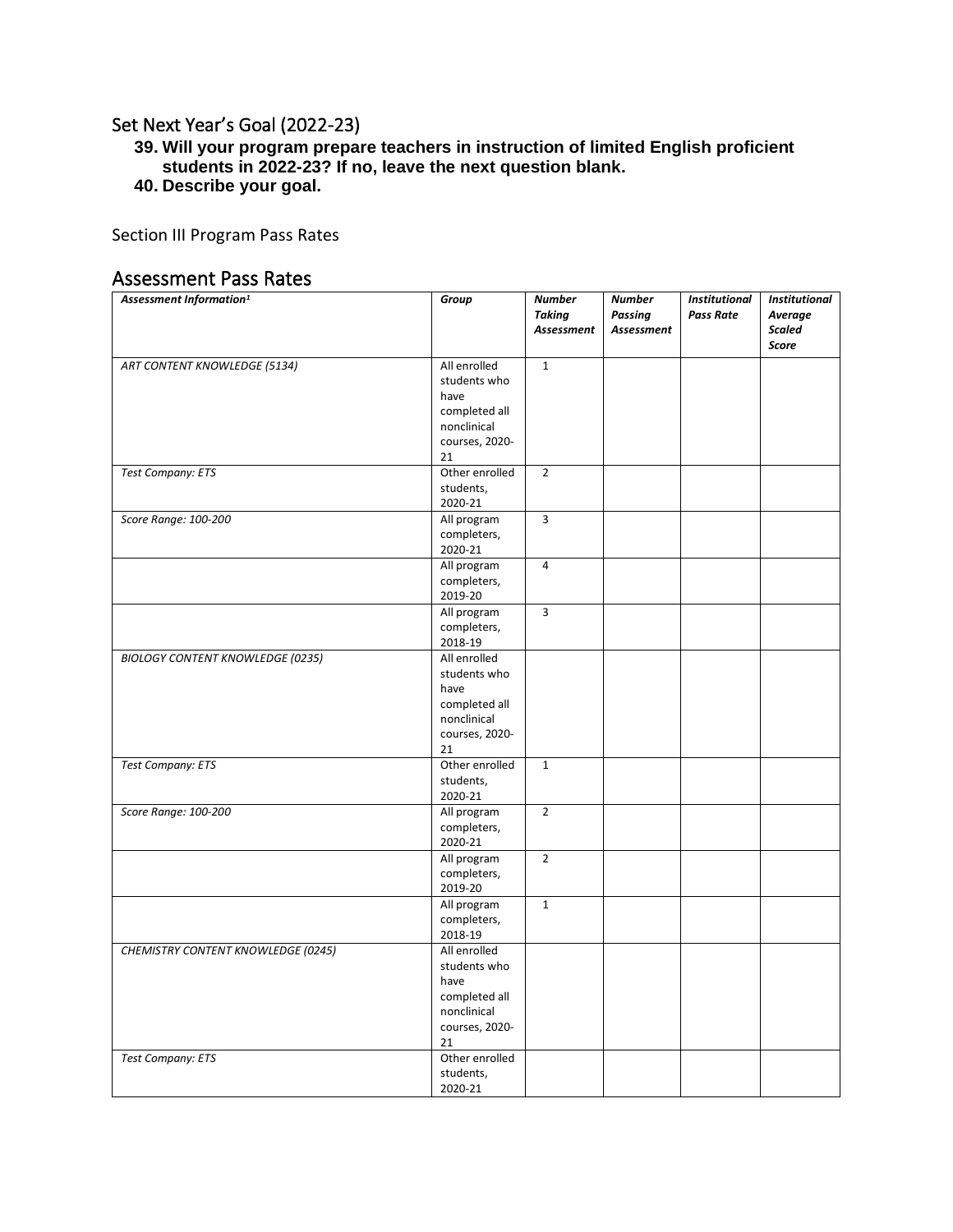| Assessment Information <sup>1</sup>         | Group                        | <b>Number</b>               | <b>Number</b>                | <b>Institutional</b> | <b>Institutional</b>     |
|---------------------------------------------|------------------------------|-----------------------------|------------------------------|----------------------|--------------------------|
|                                             |                              | <b>Taking</b><br>Assessment | <b>Passing</b><br>Assessment | <b>Pass Rate</b>     | Average<br><b>Scaled</b> |
|                                             |                              |                             |                              |                      | <b>Score</b>             |
| Score Range: 100-200                        | All program                  |                             |                              |                      |                          |
|                                             | completers,<br>2020-21       |                             |                              |                      |                          |
|                                             | All program                  |                             |                              |                      |                          |
|                                             | completers,                  |                             |                              |                      |                          |
|                                             | 2019-20                      |                             |                              |                      |                          |
|                                             | All program<br>completers,   |                             |                              |                      |                          |
|                                             | 2018-19                      |                             |                              |                      |                          |
| ELEM ED CONTENT KNOWLEDGE (5018)            | All enrolled                 |                             |                              |                      |                          |
|                                             | students who                 |                             |                              |                      |                          |
|                                             | have                         |                             |                              |                      |                          |
|                                             | completed all<br>nonclinical |                             |                              |                      |                          |
|                                             | courses, 2020-               |                             |                              |                      |                          |
|                                             | 21                           |                             |                              |                      |                          |
| <b>Test Company: ETS</b>                    | Other enrolled               | $\mathbf 1$                 |                              |                      |                          |
|                                             | students,                    |                             |                              |                      |                          |
| Score Range: 100-200                        | 2020-21<br>All program       |                             |                              |                      |                          |
|                                             | completers,                  |                             |                              |                      |                          |
|                                             | 2020-21                      |                             |                              |                      |                          |
|                                             | All program                  | 3                           |                              |                      |                          |
|                                             | completers,<br>2019-20       |                             |                              |                      |                          |
|                                             | All program                  | 50                          | 45                           | 90%                  | 169                      |
|                                             | completers,                  |                             |                              |                      |                          |
|                                             | 2018-19                      |                             |                              |                      |                          |
| ELEM ED MULTI SUBJ MATHEMATICS (5003)       | All enrolled                 | $\mathbf{1}$                |                              |                      |                          |
|                                             | students who<br>have         |                             |                              |                      |                          |
|                                             | completed all                |                             |                              |                      |                          |
|                                             | nonclinical                  |                             |                              |                      |                          |
|                                             | courses, 2020-               |                             |                              |                      |                          |
| <b>Test Company: ETS</b>                    | 21<br>Other enrolled         | 87                          | 87                           | 100%                 | 177                      |
|                                             | students,                    |                             |                              |                      |                          |
|                                             | 2020-21                      |                             |                              |                      |                          |
| Score Range: 100-200                        | All program                  | 84                          | 84                           | 100%                 | 176                      |
|                                             | completers,                  |                             |                              |                      |                          |
|                                             | 2020-21<br>All program       | 33                          | 33                           | 100%                 | 177                      |
|                                             | completers,                  |                             |                              |                      |                          |
|                                             | 2019-20                      |                             |                              |                      |                          |
|                                             | All program                  |                             |                              |                      |                          |
|                                             | completers,<br>2018-19       |                             |                              |                      |                          |
| ELEM ED MULTI SUBJ READING LANG ARTS (5002) | All enrolled                 | $\mathbf{1}$                |                              |                      |                          |
|                                             | students who                 |                             |                              |                      |                          |
|                                             | have                         |                             |                              |                      |                          |
|                                             | completed all<br>nonclinical |                             |                              |                      |                          |
|                                             | courses, 2020-               |                             |                              |                      |                          |
|                                             | 21                           |                             |                              |                      |                          |
| <b>Test Company: ETS</b>                    | Other enrolled               | 86                          | 85                           | 99%                  | 166                      |
|                                             | students,                    |                             |                              |                      |                          |
|                                             | 2020-21                      |                             |                              |                      |                          |
| Score Range: 100-200                        | All program<br>completers,   | 84                          | 84                           | 100%                 | 166                      |
|                                             | 2020-21                      |                             |                              |                      |                          |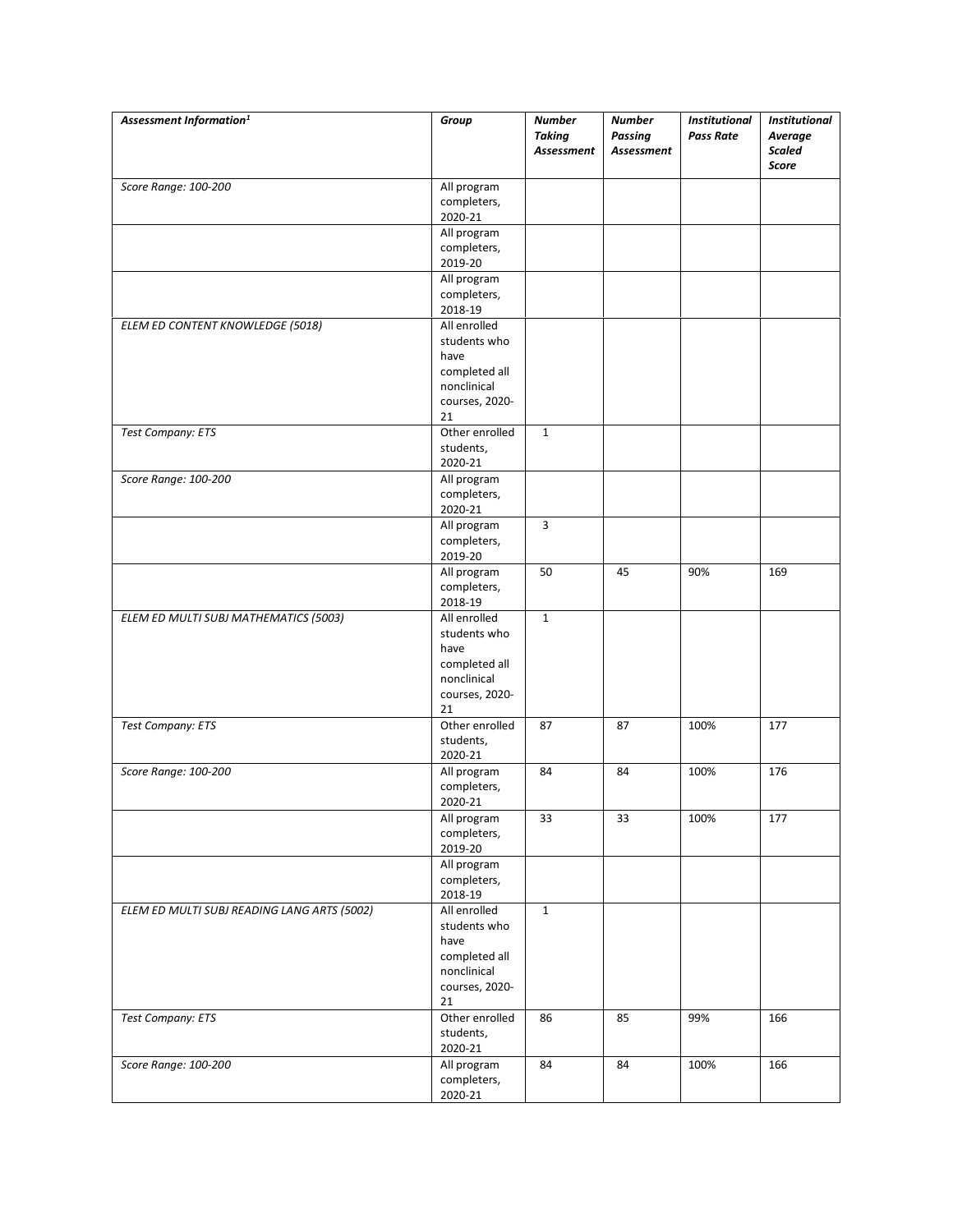| Assessment Information <sup>1</sup>          | Group                                                                                        | <b>Number</b><br><b>Taking</b><br>Assessment | <b>Number</b><br><b>Passing</b><br>Assessment | <b>Institutional</b><br><b>Pass Rate</b> | <b>Institutional</b><br>Average<br><b>Scaled</b><br><b>Score</b> |
|----------------------------------------------|----------------------------------------------------------------------------------------------|----------------------------------------------|-----------------------------------------------|------------------------------------------|------------------------------------------------------------------|
|                                              | All program<br>completers,<br>2019-20                                                        | 33                                           | 33                                            | 100%                                     | 167                                                              |
|                                              | All program<br>completers,<br>2018-19                                                        |                                              |                                               |                                          |                                                                  |
| ELEM ED MULTI SUBJ SCIENCES (5005)           | All enrolled<br>students who<br>have<br>completed all<br>nonclinical<br>courses, 2020-<br>21 | $\mathbf{1}$                                 |                                               |                                          |                                                                  |
| <b>Test Company: ETS</b>                     | Other enrolled<br>students,<br>2020-21                                                       | 86                                           | 85                                            | 99%                                      | 165                                                              |
| Score Range: 100-200                         | All program<br>completers,<br>2020-21                                                        | 84                                           | 84                                            | 100%                                     | 169                                                              |
|                                              | All program<br>completers,<br>2019-20<br>All program                                         | 33                                           | 33                                            | 100%                                     | 171                                                              |
|                                              | completers,<br>2018-19                                                                       |                                              |                                               |                                          |                                                                  |
| ELEM ED MULTI SUBJ SOCIAL STUDIES (5004)     | All enrolled<br>students who<br>have<br>completed all<br>nonclinical<br>courses, 2020-<br>21 | $\mathbf{1}$                                 |                                               |                                          |                                                                  |
| <b>Test Company: ETS</b>                     | Other enrolled<br>students,<br>2020-21                                                       | 86                                           | 83                                            | 97%                                      | 159                                                              |
| Score Range: 100-200                         | All program<br>completers,<br>2020-21                                                        | 84                                           | 84                                            | 100%                                     | 160                                                              |
|                                              | All program<br>completers,<br>2019-20<br>All program                                         | 33                                           | 33                                            | 100%                                     | 162                                                              |
|                                              | completers,<br>2018-19                                                                       |                                              |                                               |                                          |                                                                  |
| ELEMENTARY EDUCATION: MATHEMATICS CKT (7803) | All enrolled<br>students who<br>have<br>completed all<br>nonclinical<br>courses, 2020-<br>21 |                                              |                                               |                                          |                                                                  |
| <b>Test Company: ETS</b>                     | Other enrolled<br>students,<br>2020-21                                                       |                                              |                                               |                                          |                                                                  |
| Score Range: 100-200                         | All program<br>completers,<br>2020-21                                                        | $\mathbf{1}$                                 |                                               |                                          |                                                                  |
|                                              | All program<br>completers,<br>2019-20                                                        |                                              |                                               |                                          |                                                                  |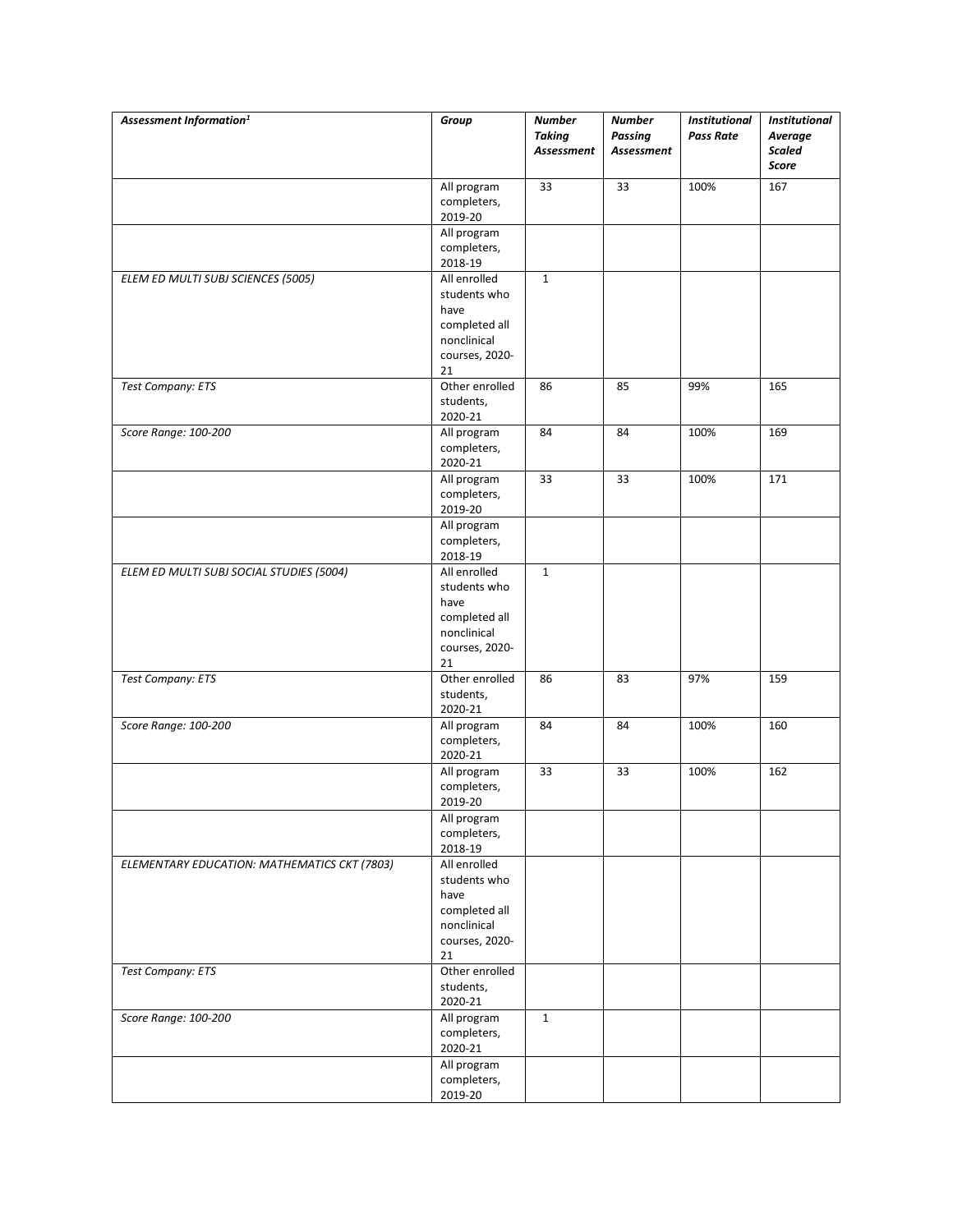| Assessment Information <sup>1</sup>                       | Group                                                                                        | <b>Number</b><br><b>Taking</b><br>Assessment | <b>Number</b><br>Passing<br>Assessment | <b>Institutional</b><br><b>Pass Rate</b> | <b>Institutional</b><br>Average<br><b>Scaled</b><br>Score |
|-----------------------------------------------------------|----------------------------------------------------------------------------------------------|----------------------------------------------|----------------------------------------|------------------------------------------|-----------------------------------------------------------|
|                                                           | All program<br>completers,<br>2018-19                                                        |                                              |                                        |                                          |                                                           |
| ELEMENTARY EDUCATION: READING AND LANG ARTS CKT<br>(7802) | All enrolled<br>students who<br>have<br>completed all<br>nonclinical<br>courses, 2020-<br>21 |                                              |                                        |                                          |                                                           |
| <b>Test Company: ETS</b>                                  | Other enrolled<br>students,<br>2020-21                                                       |                                              |                                        |                                          |                                                           |
| Score Range: 100-200                                      | All program<br>completers,<br>2020-21                                                        | $\mathbf{1}$                                 |                                        |                                          |                                                           |
|                                                           | All program<br>completers,<br>2019-20<br>All program                                         |                                              |                                        |                                          |                                                           |
|                                                           | completers,<br>2018-19                                                                       |                                              |                                        |                                          |                                                           |
| ELEMENTARY EDUCATION: SCIENCE CKT (7804)                  | All enrolled<br>students who<br>have<br>completed all<br>nonclinical<br>courses, 2020-<br>21 |                                              |                                        |                                          |                                                           |
| <b>Test Company: ETS</b>                                  | Other enrolled<br>students,<br>2020-21                                                       |                                              |                                        |                                          |                                                           |
| Score Range: 100-200                                      | All program<br>completers,<br>2020-21                                                        | $\mathbf 1$                                  |                                        |                                          |                                                           |
|                                                           | All program<br>completers,<br>2019-20                                                        |                                              |                                        |                                          |                                                           |
|                                                           | All program<br>completers,<br>2018-19                                                        |                                              |                                        |                                          |                                                           |
| ELEMENTARY EDUCATION: SOCIAL STUDIES (7805)               | All enrolled<br>students who<br>have<br>completed all<br>nonclinical<br>courses, 2020-<br>21 |                                              |                                        |                                          |                                                           |
| <b>Test Company: ETS</b>                                  | Other enrolled<br>students,<br>2020-21                                                       |                                              |                                        |                                          |                                                           |
| Score Range: 100-200                                      | All program<br>completers,<br>2020-21                                                        | $\mathbf 1$                                  |                                        |                                          |                                                           |
|                                                           | All program<br>completers,<br>2019-20                                                        |                                              |                                        |                                          |                                                           |
|                                                           | All program<br>completers,<br>2018-19                                                        |                                              |                                        |                                          |                                                           |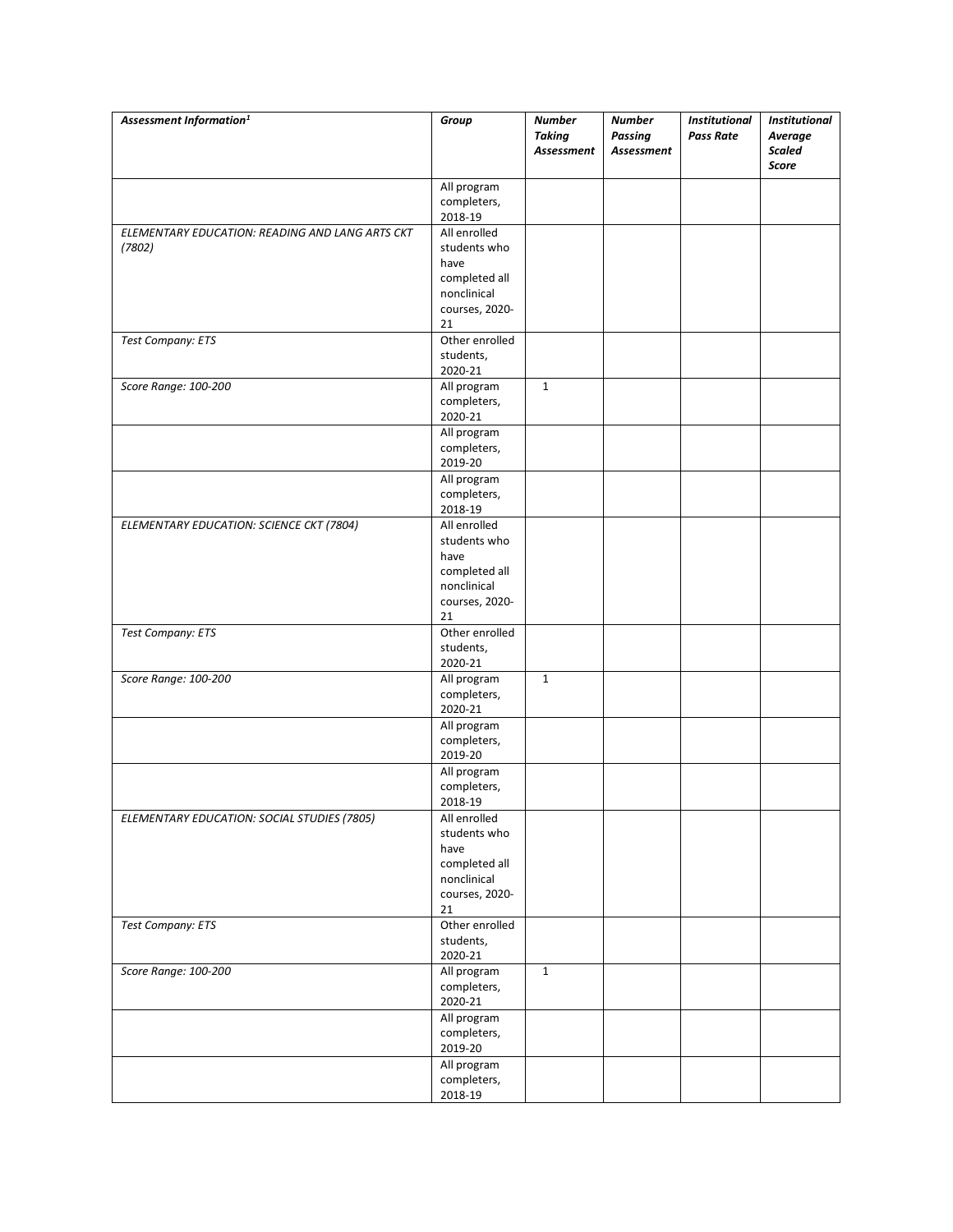| Assessment Information <sup>1</sup>     | Group                         | <b>Number</b><br><b>Taking</b> | <b>Number</b><br><b>Passing</b> | <b>Institutional</b><br><b>Pass Rate</b> | <b>Institutional</b><br>Average |
|-----------------------------------------|-------------------------------|--------------------------------|---------------------------------|------------------------------------------|---------------------------------|
|                                         |                               | Assessment                     | Assessment                      |                                          | <b>Scaled</b><br>Score          |
| <b>ENGLISH LANGUAGE ARTS: CK (5038)</b> | All enrolled                  |                                |                                 |                                          |                                 |
|                                         | students who                  |                                |                                 |                                          |                                 |
|                                         | have                          |                                |                                 |                                          |                                 |
|                                         | completed all                 |                                |                                 |                                          |                                 |
|                                         | nonclinical                   |                                |                                 |                                          |                                 |
|                                         | courses, 2020-<br>21          |                                |                                 |                                          |                                 |
| <b>Test Company: ETS</b>                | Other enrolled                | 20                             | 18                              | 90%                                      | 173                             |
|                                         | students,                     |                                |                                 |                                          |                                 |
|                                         | 2020-21                       |                                |                                 |                                          |                                 |
| Score Range: 100-200                    | All program<br>completers,    | 12                             | 12                              | 100%                                     | 178                             |
|                                         | 2020-21                       |                                |                                 |                                          |                                 |
|                                         | All program                   | $\mathsf{3}$                   |                                 |                                          |                                 |
|                                         | completers,                   |                                |                                 |                                          |                                 |
|                                         | 2019-20                       |                                |                                 |                                          |                                 |
|                                         | All program<br>completers,    | $\overline{4}$                 |                                 |                                          |                                 |
|                                         | 2018-19                       |                                |                                 |                                          |                                 |
| FRENCH WORLD LANGUAGE (5174)            | All enrolled                  |                                |                                 |                                          |                                 |
|                                         | students who                  |                                |                                 |                                          |                                 |
|                                         | have                          |                                |                                 |                                          |                                 |
|                                         | completed all                 |                                |                                 |                                          |                                 |
|                                         | nonclinical                   |                                |                                 |                                          |                                 |
|                                         | courses, 2020-<br>21          |                                |                                 |                                          |                                 |
| <b>Test Company: ETS</b>                | Other enrolled                |                                |                                 |                                          |                                 |
|                                         | students,                     |                                |                                 |                                          |                                 |
|                                         | 2020-21                       |                                |                                 |                                          |                                 |
| Score Range: 100-200                    | All program                   | $\mathbf 1$                    |                                 |                                          |                                 |
|                                         | completers,<br>2020-21        |                                |                                 |                                          |                                 |
|                                         | All program                   |                                |                                 |                                          |                                 |
|                                         | completers,                   |                                |                                 |                                          |                                 |
|                                         | 2019-20                       |                                |                                 |                                          |                                 |
|                                         | All program                   |                                |                                 |                                          |                                 |
|                                         | completers,<br>2018-19        |                                |                                 |                                          |                                 |
| MATHEMATICS CONTENT KNOWLEDGE (5161)    | All enrolled                  |                                |                                 |                                          |                                 |
|                                         | students who                  |                                |                                 |                                          |                                 |
|                                         | have                          |                                |                                 |                                          |                                 |
|                                         | completed all                 |                                |                                 |                                          |                                 |
|                                         | nonclinical<br>courses, 2020- |                                |                                 |                                          |                                 |
|                                         | 21                            |                                |                                 |                                          |                                 |
| <b>Test Company: ETS</b>                | Other enrolled                | $\overline{2}$                 |                                 |                                          |                                 |
|                                         | students,                     |                                |                                 |                                          |                                 |
| Score Range: 100-200                    | 2020-21                       |                                |                                 |                                          |                                 |
|                                         | All program<br>completers,    | $\mathsf S$                    |                                 |                                          |                                 |
|                                         | 2020-21                       |                                |                                 |                                          |                                 |
|                                         | All program                   | $\mathbf{1}$                   |                                 |                                          |                                 |
|                                         | completers,                   |                                |                                 |                                          |                                 |
|                                         | 2019-20                       |                                |                                 |                                          |                                 |
|                                         | All program<br>completers,    | 5                              |                                 |                                          |                                 |
|                                         | 2018-19                       |                                |                                 |                                          |                                 |
| MIDDLE SCHOOL MATHEMATICS (5169)        | All enrolled                  |                                |                                 |                                          |                                 |
|                                         | students who                  |                                |                                 |                                          |                                 |
|                                         | have                          |                                |                                 |                                          |                                 |
|                                         | completed all                 |                                |                                 |                                          |                                 |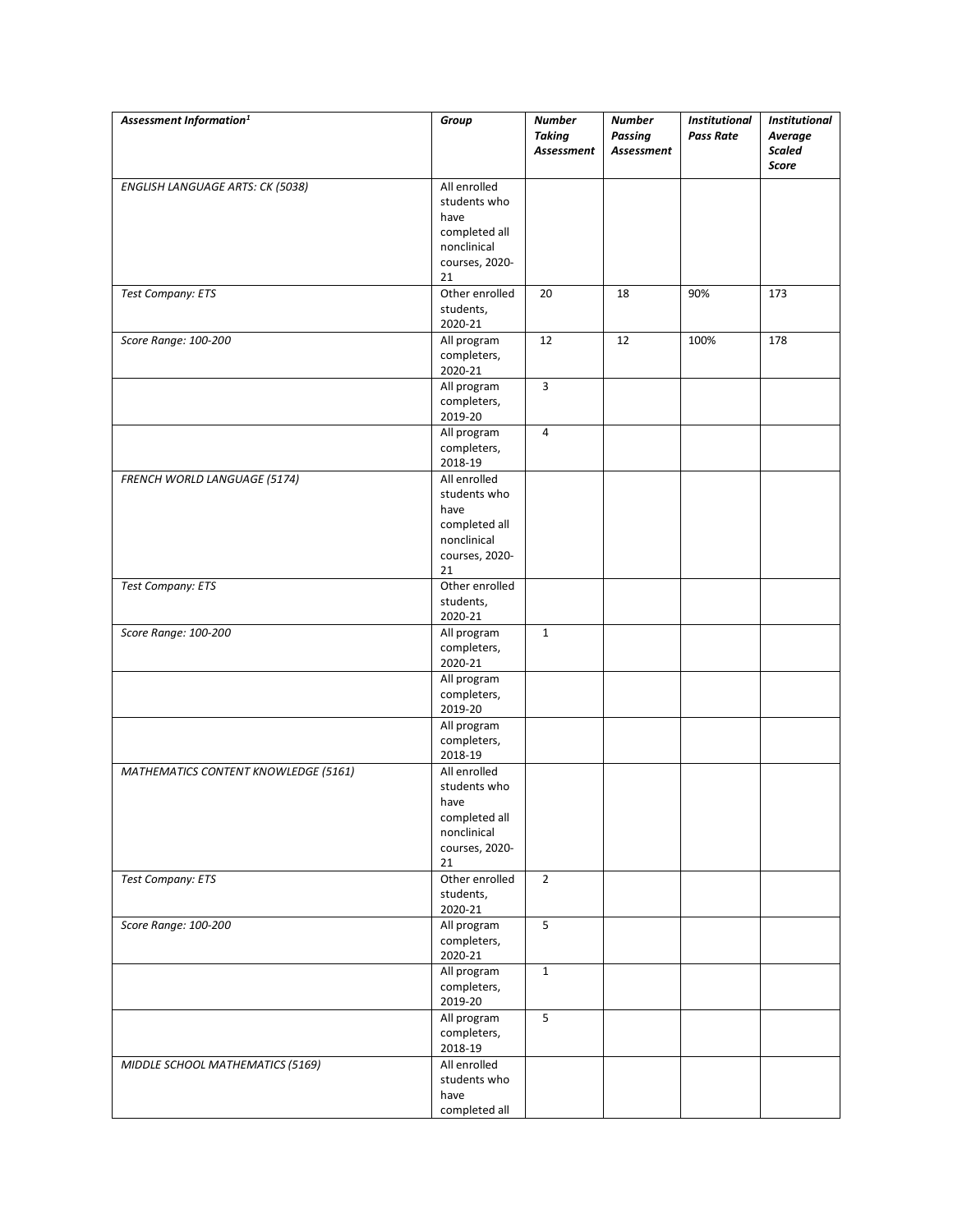| Assessment Information <sup>1</sup>   | Group                        | <b>Number</b>               | <b>Number</b>                | <b>Institutional</b> | <b>Institutional</b>              |
|---------------------------------------|------------------------------|-----------------------------|------------------------------|----------------------|-----------------------------------|
|                                       |                              | <b>Taking</b><br>Assessment | <b>Passing</b><br>Assessment | <b>Pass Rate</b>     | Average<br><b>Scaled</b><br>Score |
|                                       | nonclinical                  |                             |                              |                      |                                   |
|                                       | courses, 2020-               |                             |                              |                      |                                   |
|                                       | 21                           |                             |                              |                      |                                   |
| <b>Test Company: ETS</b>              | Other enrolled               | $\overline{2}$              |                              |                      |                                   |
|                                       | students,                    |                             |                              |                      |                                   |
|                                       | 2020-21                      |                             |                              |                      |                                   |
| Score Range: 100-200                  | All program<br>completers,   | $\mathsf 3$                 |                              |                      |                                   |
|                                       | 2020-21                      |                             |                              |                      |                                   |
|                                       | All program                  | $\overline{2}$              |                              |                      |                                   |
|                                       | completers,                  |                             |                              |                      |                                   |
|                                       | 2019-20                      |                             |                              |                      |                                   |
|                                       | All program                  | $\mathsf 3$                 |                              |                      |                                   |
|                                       | completers,                  |                             |                              |                      |                                   |
| MIDDLE SCHOOL SCIENCE (5440)          | 2018-19<br>All enrolled      |                             |                              |                      |                                   |
|                                       | students who                 |                             |                              |                      |                                   |
|                                       | have                         |                             |                              |                      |                                   |
|                                       | completed all                |                             |                              |                      |                                   |
|                                       | nonclinical                  |                             |                              |                      |                                   |
|                                       | courses, 2020-               |                             |                              |                      |                                   |
|                                       | 21                           |                             |                              |                      |                                   |
| <b>Test Company: ETS</b>              | Other enrolled<br>students,  |                             |                              |                      |                                   |
|                                       | 2020-21                      |                             |                              |                      |                                   |
| Score Range: 100-200                  | All program                  |                             |                              |                      |                                   |
|                                       | completers,                  |                             |                              |                      |                                   |
|                                       | 2020-21                      |                             |                              |                      |                                   |
|                                       | All program                  |                             |                              |                      |                                   |
|                                       | completers,<br>2019-20       |                             |                              |                      |                                   |
|                                       | All program                  |                             |                              |                      |                                   |
|                                       | completers,                  |                             |                              |                      |                                   |
|                                       | 2018-19                      |                             |                              |                      |                                   |
| MIDDLE SCHOOL SOCIAL STUDIES (5089)   | All enrolled                 |                             |                              |                      |                                   |
|                                       | students who                 |                             |                              |                      |                                   |
|                                       | have                         |                             |                              |                      |                                   |
|                                       | completed all<br>nonclinical |                             |                              |                      |                                   |
|                                       | courses, 2020-               |                             |                              |                      |                                   |
|                                       | 21                           |                             |                              |                      |                                   |
| <b>Test Company: ETS</b>              | Other enrolled               |                             |                              |                      |                                   |
|                                       | students,                    |                             |                              |                      |                                   |
|                                       | 2020-21                      |                             |                              |                      |                                   |
| Score Range: 100-200                  | All program<br>completers,   |                             |                              |                      |                                   |
|                                       | 2020-21                      |                             |                              |                      |                                   |
|                                       | All program                  |                             |                              |                      |                                   |
|                                       | completers,                  |                             |                              |                      |                                   |
|                                       | 2019-20                      |                             |                              |                      |                                   |
|                                       | All program                  |                             |                              |                      |                                   |
|                                       | completers,<br>2018-19       |                             |                              |                      |                                   |
| <b>MUSIC CONTENT KNOWLEDGE (0113)</b> | All enrolled                 | $\mathbf{1}$                |                              |                      |                                   |
|                                       | students who                 |                             |                              |                      |                                   |
|                                       | have                         |                             |                              |                      |                                   |
|                                       | completed all                |                             |                              |                      |                                   |
|                                       | nonclinical                  |                             |                              |                      |                                   |
|                                       | courses, 2020-               |                             |                              |                      |                                   |
|                                       | 21                           |                             |                              |                      |                                   |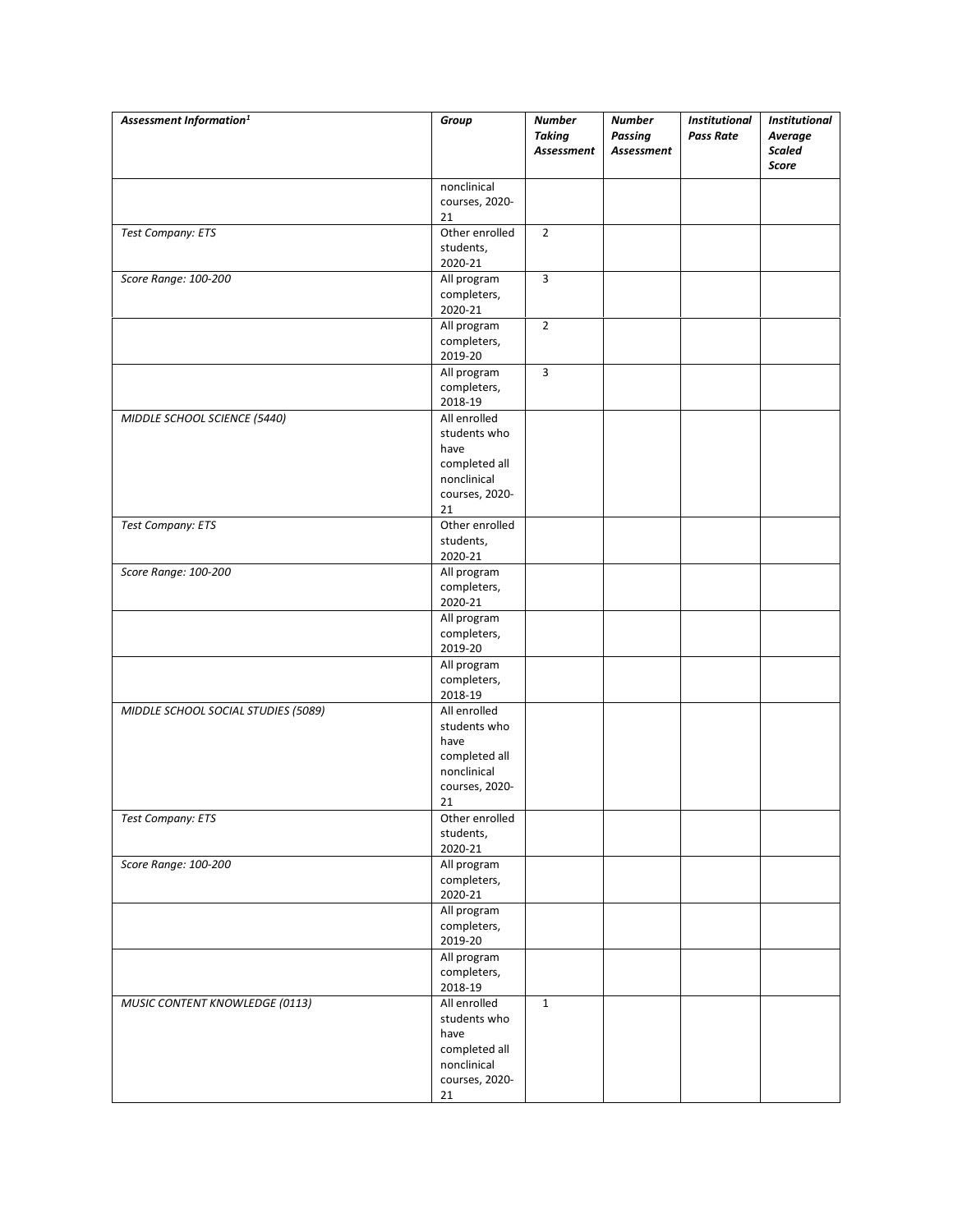| Assessment Information <sup>1</sup>     | Group                         | <b>Number</b><br><b>Taking</b><br>Assessment | <b>Number</b><br><b>Passing</b><br>Assessment | <b>Institutional</b><br><b>Pass Rate</b> | <b>Institutional</b><br>Average<br><b>Scaled</b><br>Score |
|-----------------------------------------|-------------------------------|----------------------------------------------|-----------------------------------------------|------------------------------------------|-----------------------------------------------------------|
| <b>Test Company: ETS</b>                | Other enrolled<br>students,   | 14                                           | 13                                            | 93%                                      | 167                                                       |
|                                         | 2020-21                       |                                              |                                               |                                          |                                                           |
| Score Range: 100-200                    | All program<br>completers,    | 17                                           | 17                                            | 100%                                     | 170                                                       |
|                                         | 2020-21                       |                                              |                                               |                                          |                                                           |
|                                         | All program                   | $\sf 5$                                      |                                               |                                          |                                                           |
|                                         | completers,                   |                                              |                                               |                                          |                                                           |
|                                         | 2019-20<br>All program        | $\overline{2}$                               |                                               |                                          |                                                           |
|                                         | completers,                   |                                              |                                               |                                          |                                                           |
|                                         | 2018-19                       |                                              |                                               |                                          |                                                           |
| PHYSICAL ED CONTENT KNOWLEDGE (5091)    | All enrolled<br>students who  |                                              |                                               |                                          |                                                           |
|                                         | have                          |                                              |                                               |                                          |                                                           |
|                                         | completed all<br>nonclinical  |                                              |                                               |                                          |                                                           |
|                                         | courses, 2020-<br>21          |                                              |                                               |                                          |                                                           |
| <b>Test Company: ETS</b>                | Other enrolled                | 10                                           | 9                                             | 90%                                      | 153                                                       |
|                                         | students,<br>2020-21          |                                              |                                               |                                          |                                                           |
| Score Range: 100-200                    | All program                   | $\mathsf 3$                                  |                                               |                                          |                                                           |
|                                         | completers,<br>2020-21        |                                              |                                               |                                          |                                                           |
|                                         | All program                   |                                              |                                               |                                          |                                                           |
|                                         | completers,                   |                                              |                                               |                                          |                                                           |
|                                         | 2019-20                       |                                              |                                               |                                          |                                                           |
|                                         | All program<br>completers,    | 10                                           | 10                                            | 100%                                     | 152                                                       |
|                                         | 2018-19                       |                                              |                                               |                                          |                                                           |
|                                         | All program                   |                                              |                                               |                                          |                                                           |
|                                         | completers,<br>2019-20        |                                              |                                               |                                          |                                                           |
|                                         | All program                   |                                              |                                               |                                          |                                                           |
|                                         | completers,                   |                                              |                                               |                                          |                                                           |
|                                         | 2018-19<br>All enrolled       |                                              |                                               |                                          |                                                           |
| PRINC LEARNING AND TEACHING 5-9 (5623)  | students who                  |                                              |                                               |                                          |                                                           |
|                                         | have                          |                                              |                                               |                                          |                                                           |
|                                         | completed all                 |                                              |                                               |                                          |                                                           |
|                                         | nonclinical<br>courses, 2020- |                                              |                                               |                                          |                                                           |
|                                         | 21                            |                                              |                                               |                                          |                                                           |
| <b>Test Company: ETS</b>                | Other enrolled                |                                              |                                               |                                          |                                                           |
|                                         | students,                     |                                              |                                               |                                          |                                                           |
| Score Range: 100-200                    | 2020-21<br>All program        |                                              |                                               |                                          |                                                           |
|                                         | completers,                   |                                              |                                               |                                          |                                                           |
|                                         | 2020-21                       |                                              |                                               |                                          |                                                           |
|                                         | All program<br>completers,    | $\overline{2}$                               |                                               |                                          |                                                           |
|                                         | 2019-20                       |                                              |                                               |                                          |                                                           |
|                                         | All program                   |                                              |                                               |                                          |                                                           |
|                                         | completers,<br>2018-19        |                                              |                                               |                                          |                                                           |
| PRINC LEARNING AND TEACHING 7-12 (5624) | All enrolled                  |                                              |                                               |                                          |                                                           |
|                                         | students who                  |                                              |                                               |                                          |                                                           |
|                                         | have<br>completed all         |                                              |                                               |                                          |                                                           |
|                                         | nonclinical                   |                                              |                                               |                                          |                                                           |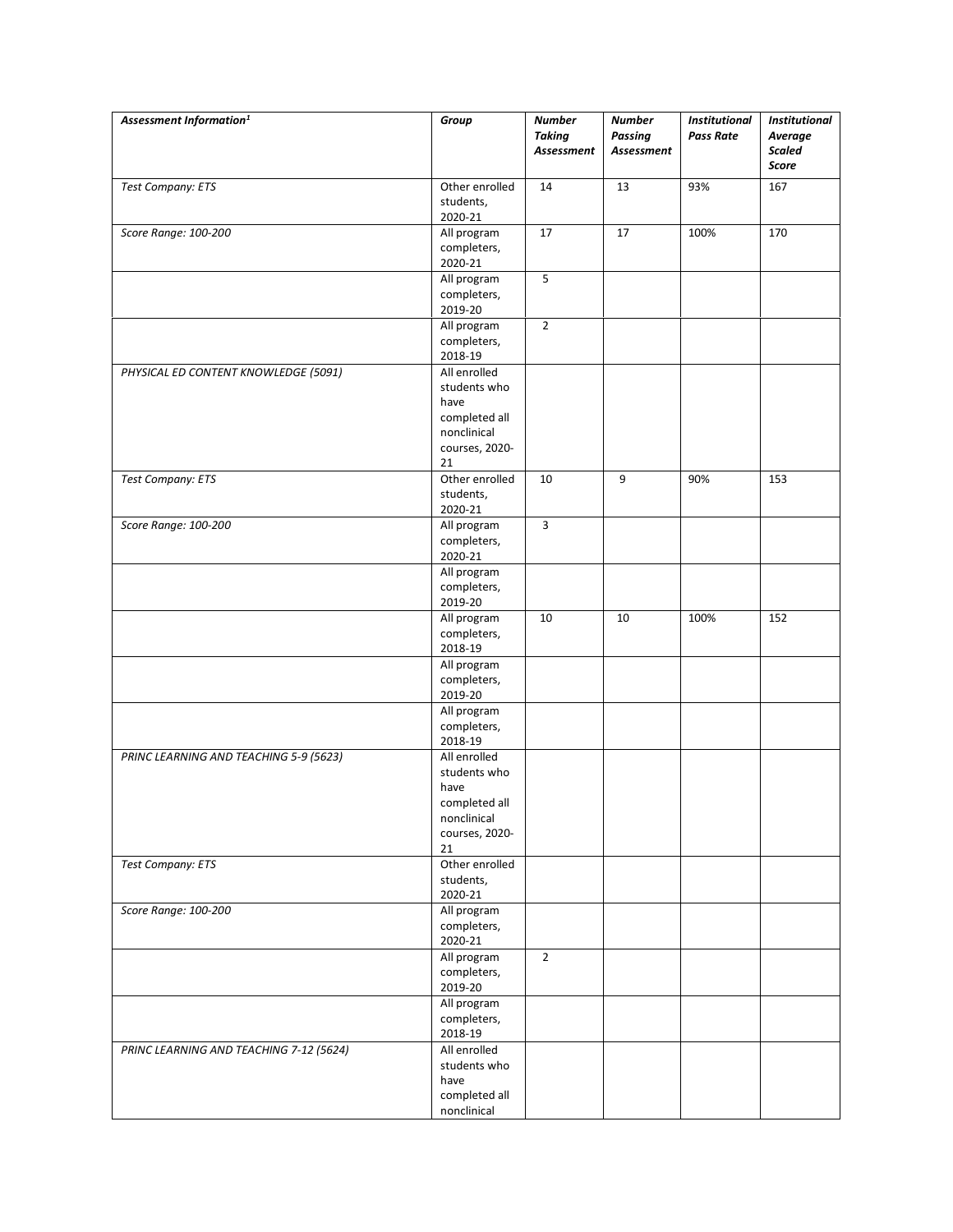| Assessment Information <sup>1</sup>     | Group                        | <b>Number</b><br><b>Taking</b> | <b>Number</b><br><b>Passing</b> | <b>Institutional</b><br><b>Pass Rate</b> | <b>Institutional</b><br>Average |
|-----------------------------------------|------------------------------|--------------------------------|---------------------------------|------------------------------------------|---------------------------------|
|                                         |                              | Assessment                     | Assessment                      |                                          | <b>Scaled</b><br><b>Score</b>   |
|                                         | courses, 2020-<br>21         |                                |                                 |                                          |                                 |
|                                         |                              |                                |                                 |                                          |                                 |
| Test Company: ETS                       | Other enrolled<br>students,  | 3                              |                                 |                                          |                                 |
|                                         | 2020-21                      |                                |                                 |                                          |                                 |
| Score Range: 100-200                    | All program                  | 51                             | 51                              | 100%                                     | 175                             |
|                                         | completers,                  |                                |                                 |                                          |                                 |
|                                         | 2020-21                      |                                |                                 |                                          |                                 |
|                                         | All program<br>completers,   | 15                             | 15                              | 100%                                     | 173                             |
|                                         | 2019-20                      |                                |                                 |                                          |                                 |
|                                         | All program                  | 37                             | 37                              | 100%                                     | 173                             |
|                                         | completers,                  |                                |                                 |                                          |                                 |
|                                         | 2018-19                      |                                |                                 |                                          |                                 |
| PRINC LEARNING AND TEACHING K-6 (5622)  | All enrolled<br>students who | $\mathbf{1}$                   |                                 |                                          |                                 |
|                                         | have                         |                                |                                 |                                          |                                 |
|                                         | completed all                |                                |                                 |                                          |                                 |
|                                         | nonclinical                  |                                |                                 |                                          |                                 |
|                                         | courses, 2020-               |                                |                                 |                                          |                                 |
|                                         | 21<br>Other enrolled         |                                |                                 |                                          |                                 |
| Test Company: ETS                       | students,                    | $\overline{7}$                 |                                 |                                          |                                 |
|                                         | 2020-21                      |                                |                                 |                                          |                                 |
| Score Range: 100-200                    | All program                  | 32                             | 32                              | 100%                                     | 177                             |
|                                         | completers,                  |                                |                                 |                                          |                                 |
|                                         | 2020-21                      |                                |                                 |                                          |                                 |
|                                         | All program<br>completers,   | 15                             | 15                              | 100%                                     | 175                             |
|                                         | 2019-20                      |                                |                                 |                                          |                                 |
|                                         | All program                  | 66                             | 66                              | 100%                                     | 175                             |
|                                         | completers,                  |                                |                                 |                                          |                                 |
|                                         | 2018-19                      |                                |                                 |                                          |                                 |
|                                         | All program<br>completers,   |                                |                                 |                                          |                                 |
|                                         | 2018-19                      |                                |                                 |                                          |                                 |
| SE CORE KNOWLEDGE & APPLICATIONS (5354) | All enrolled                 | $\mathbf{1}$                   |                                 |                                          |                                 |
|                                         | students who                 |                                |                                 |                                          |                                 |
|                                         | have<br>completed all        |                                |                                 |                                          |                                 |
|                                         | nonclinical                  |                                |                                 |                                          |                                 |
|                                         | courses, 2020-               |                                |                                 |                                          |                                 |
|                                         | 21                           |                                |                                 |                                          |                                 |
| <b>Test Company: ETS</b>                | Other enrolled               | 18                             | $17\,$                          | 94%                                      | 164                             |
|                                         | students,<br>2020-21         |                                |                                 |                                          |                                 |
| Score Range: 100-200                    | All program                  | 29                             | 29                              | 100%                                     | 168                             |
|                                         | completers,                  |                                |                                 |                                          |                                 |
|                                         | 2020-21                      |                                |                                 |                                          |                                 |
|                                         | All program                  | 4                              |                                 |                                          |                                 |
|                                         | completers,<br>2019-20       |                                |                                 |                                          |                                 |
|                                         | All program                  | 20                             | 20                              | 100%                                     | 167                             |
|                                         | completers,                  |                                |                                 |                                          |                                 |
|                                         | 2018-19                      |                                |                                 |                                          |                                 |
| SOCIAL STUDIES CONTENT KNOWLEDGE (0081) | All enrolled                 |                                |                                 |                                          |                                 |
|                                         | students who<br>have         |                                |                                 |                                          |                                 |
|                                         | completed all                |                                |                                 |                                          |                                 |
|                                         | nonclinical                  |                                |                                 |                                          |                                 |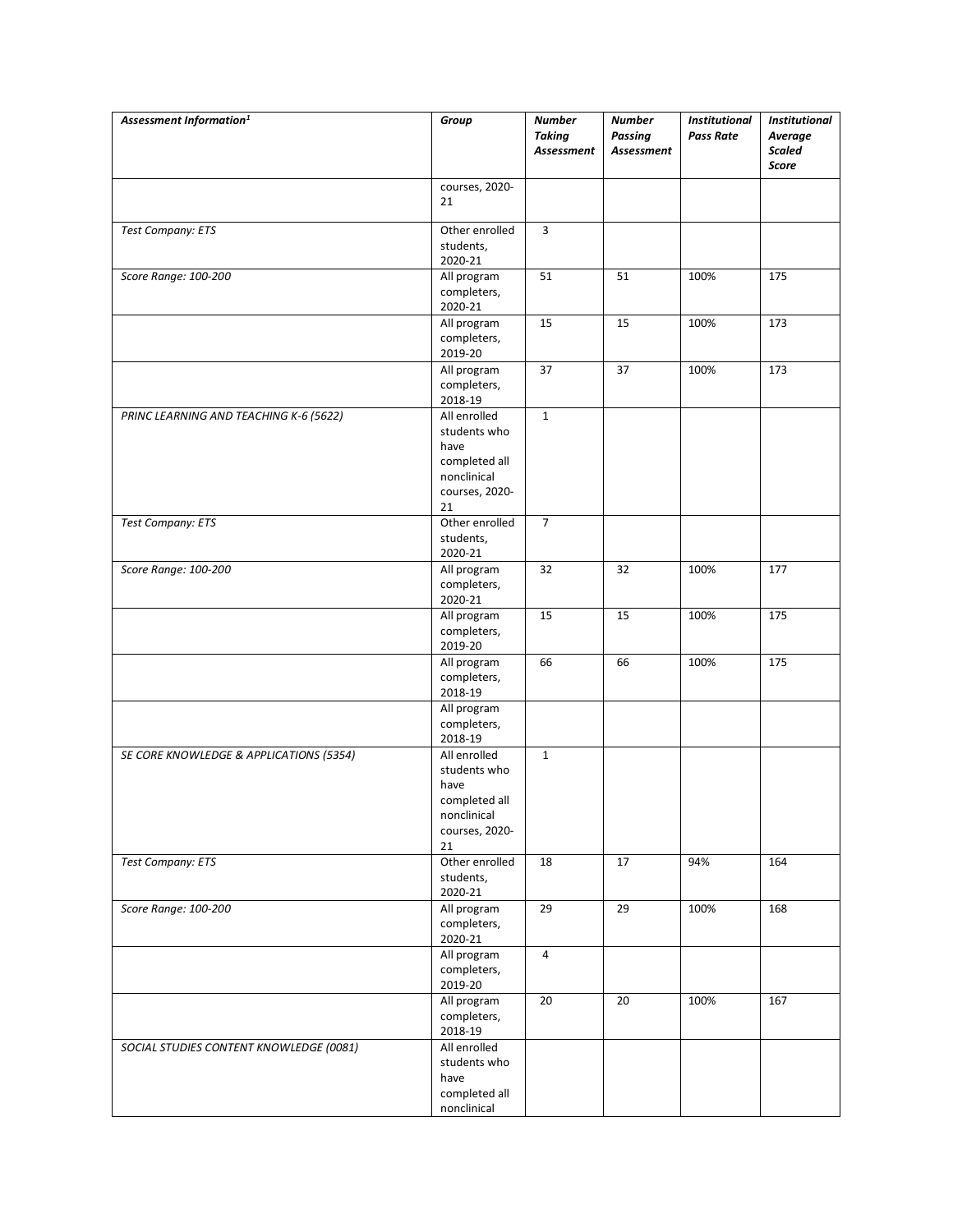| Assessment Information <sup>1</sup>                                                                                                                                                               | Group                                                                                        | <b>Number</b><br><b>Taking</b><br>Assessment | <b>Number</b><br>Passing<br>Assessment | <b>Institutional</b><br><b>Pass Rate</b> | <b>Institutional</b><br>Average<br><b>Scaled</b><br><b>Score</b> |
|---------------------------------------------------------------------------------------------------------------------------------------------------------------------------------------------------|----------------------------------------------------------------------------------------------|----------------------------------------------|----------------------------------------|------------------------------------------|------------------------------------------------------------------|
|                                                                                                                                                                                                   | courses, 2020-<br>21                                                                         |                                              |                                        |                                          |                                                                  |
| <b>Test Company: ETS</b>                                                                                                                                                                          | Other enrolled<br>students,<br>2020-21                                                       | $\mathbf{1}$                                 |                                        |                                          |                                                                  |
| Score Range: 100-200                                                                                                                                                                              | All program<br>completers,<br>2020-21                                                        |                                              |                                        |                                          |                                                                  |
|                                                                                                                                                                                                   | All program<br>completers,<br>2019-20                                                        |                                              |                                        |                                          |                                                                  |
| WORLD AND U.S. HISTORY CK (5941)                                                                                                                                                                  | All enrolled<br>students who<br>have<br>completed all<br>nonclinical<br>courses, 2020-<br>21 | $\mathbf{1}$                                 |                                        |                                          |                                                                  |
| <b>Test Company: ETS</b>                                                                                                                                                                          | Other enrolled<br>students,<br>2020-21                                                       | 13                                           | 13                                     | 100%                                     | 164                                                              |
| Score Range: 100-200                                                                                                                                                                              | All program<br>completers,<br>2020-21                                                        | 13                                           | 13                                     | 100%                                     | 160                                                              |
|                                                                                                                                                                                                   | All program<br>completers,<br>2019-20                                                        | $\overline{2}$                               |                                        |                                          |                                                                  |
|                                                                                                                                                                                                   | All program<br>completers,<br>2018-19                                                        | 12                                           | 12                                     | 100%                                     | 152                                                              |
| Note: In cases where there are less than ten students taking the assessment or license/certificate, the number passing and pass rate are not<br>reported.                                         |                                                                                              |                                              |                                        |                                          |                                                                  |
| <sup>1</sup> Tests with multiple delivery options (computer, paper, etc.) will be noted with the assessment code for one format only.                                                             |                                                                                              |                                              |                                        |                                          |                                                                  |
| <sup>2</sup> Cut scores may vary for groups depending upon when the cut scores are established by the state and when each group completed their<br>teacher certification or licensure assessment. |                                                                                              |                                              |                                        |                                          |                                                                  |

### Section III Program Pass Rates

## Summary Pass Rates

| Group                           | <b>Number</b><br><b>Taking</b><br>Assessment <sup>1</sup> | <b>Number</b><br><b>Passing</b><br>Assessment <sup>2</sup> | <i><b>Institutional</b></i><br><b>Pass Rate</b> |
|---------------------------------|-----------------------------------------------------------|------------------------------------------------------------|-------------------------------------------------|
| All program completers, 2020-21 | 145                                                       | 145                                                        | 100%                                            |
| All program completers, 2019-20 | 64                                                        | 64                                                         | 100%                                            |
| All program completers, 2018-19 | 105                                                       | 102                                                        | 97%                                             |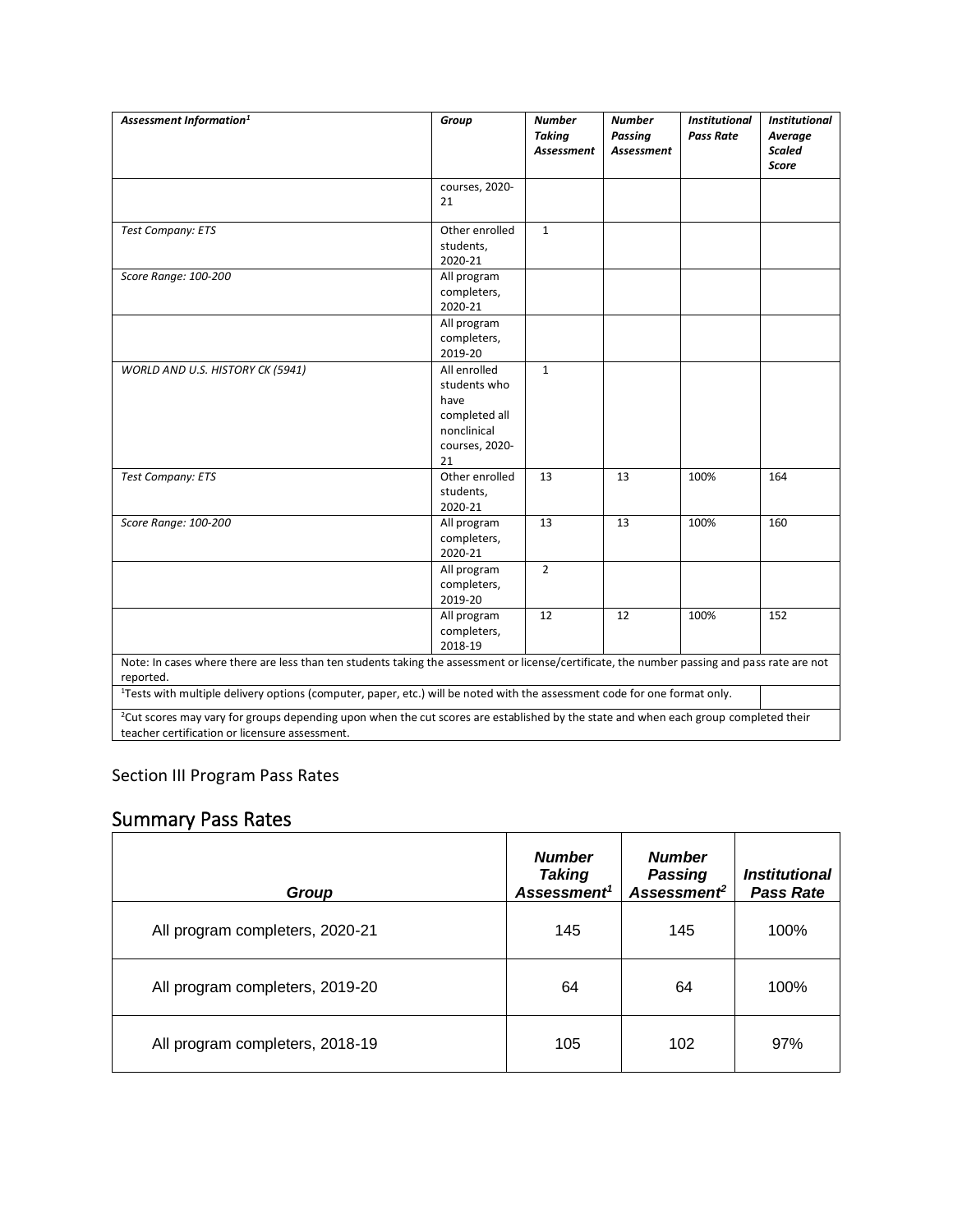### Section IV

### Low-Performing

Low-Performing

1. Is your teacher preparation program currently approved or accredited? Yes If yes, please specify the organization(s) that approved or accredited your program: State and CAEP

2. Is your teacher preparation program currently under a designation as "low-performing" by the state? No

### Section V

### Use of Technology

Use of Technology

1. Does your program prepare teachers to:

- (a) integrate technology effectively into curricula and instruction? Yes
- (b) use technology effectively to collect data to improve teaching and learning? Yes
- (c) use technology effectively to manage data to improve teaching and learning? Yes
- (d) use technology effectively to analyze data to improve teaching and learning? Yes

2. Provide a description of the evidence that your program uses to show that it prepares teachers to integrate technology effectively into curricula and instruction, and to use technology effectively to collect, manage, and analyze data in order to improve teaching and learning for the purpose of increasing student academic achievement. Include a description of the evidence your program uses to show that it prepares teachers to use the principles of universal design for learning, as applicable. Include planning activities and a timeline if any of the four elements listed above are not currently in place.

All undergraduate teacher preparation students complete two technology classes, TET 200- Basic Skills in Technology, and TET 400, Methods in Educational Technology & Media and demonstrate these skills in internships and student teaching. TET 200 - This course will provide students with the basic computer/technology skills that are necessary for professional and personal use. It meets the technology competencies established by USD and accreditation standards required by the School of Education. Students will be able to use the software and computers in the lab to complete related assignments and projects, Understand terminology related to computer technology and use the terms appropriately in written and oral communication. Students will be able to use the computer as a tool that can be used by the teacher in an elementary/secondary classroom. Students will become more self sufficient in the use of computers as demonstrated by their ability to use software without specific instructions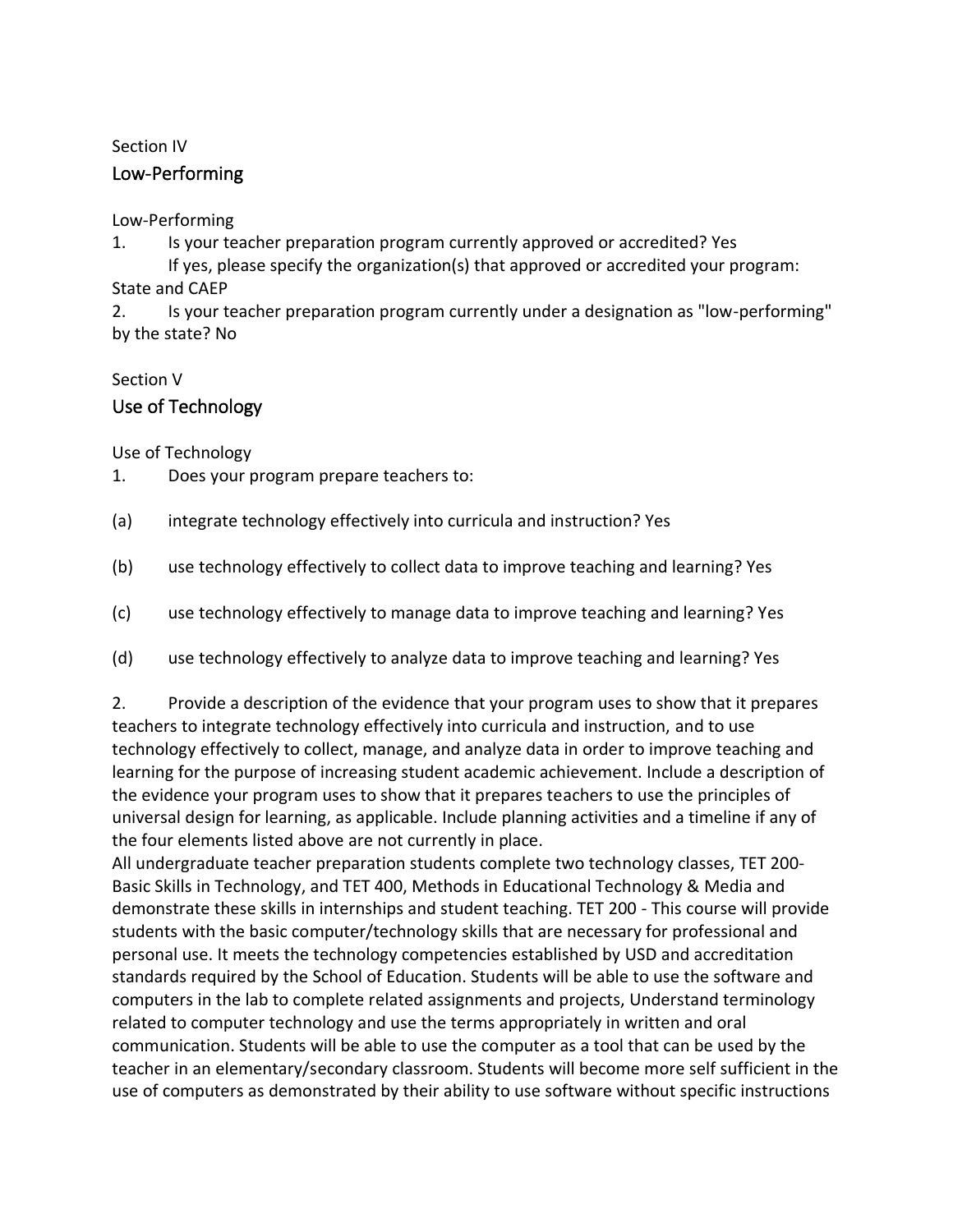and their ability to solve computer use problems with minimum of assistance. Demonstrate skill in using productivity tools for professional and personal use, including word processing, spreadsheet, database, and print/graphic utilities. Use spreadsheets for recording, organizing, analyzing, and displaying numerical data graphically.

Students will be able to read and summarize professional literature as demonstrated by the submission of article reviews and class participation. Access electronically stored data. Transfer data files from one application package to another. Navigate previously unfamiliar software by following instructions in online tutorials and menu bar helps. Use electronic mail and web browser applications to communicate with others and Use automated on-line search tools to access, index, and download desired internet information and resources. Understand and abide by copyright regulations related

to electronic media. Students will be able to use Google Sites to create an online portfolio. TET 400 - Methods and techniques of the use of educational technology and media in teaching. Design, develop, implement, and evaluate technology-rich instruction that demonstrates an understandings of the dynamic and interactive nature of technologies, content, and instructional strategies to engage students in trans-formative learning experiences. Promote and model the principles of digital citizenship. Make use of digital technologies to engage in professionalism and professional growth with peers, including mentor teachers. Residency: During the residency year all teacher preparation students complete a student learning outcome (SLO) sample in which they pre-assess learning, identify weaknesses of individuals or disaggregate groups after reviewing the data, modify their instruction based on this information, and chart growth of individual students using technology.

#### Section VI Teacher Training

#### Teacher Training

**1. Provide a description of the activities that prepare general education teachers to: a. Teach students with disabilities effectively**

There is specific coursework and experiences for all general education students to prepare them for teaching students with disabilities. These teachers-in-training learn how to teach students from all 13 of the special education categories and including gifted learning. Through collaboration projects, they also learn about pre-referral, placement meetings, parent disagreement with decisions, and general and special education teacher disagreement during mock meetings and case studies. Disabilities, UDL, and IEP information are also included in the textbook and within a module that they complete. These topics are thoroughly covered in class and through assignments. Secondary and K-12 preservice teachers take SPED 100 Exceptional persons which also includes information about IEP components, and how to teach individuals with disabilities covering the 13 special education categories and gifted learning.

**b. Participate as a member of individualized education program teams, as defined in section 614(d)(1)(B) of the Individuals with Disabilities Education Act.**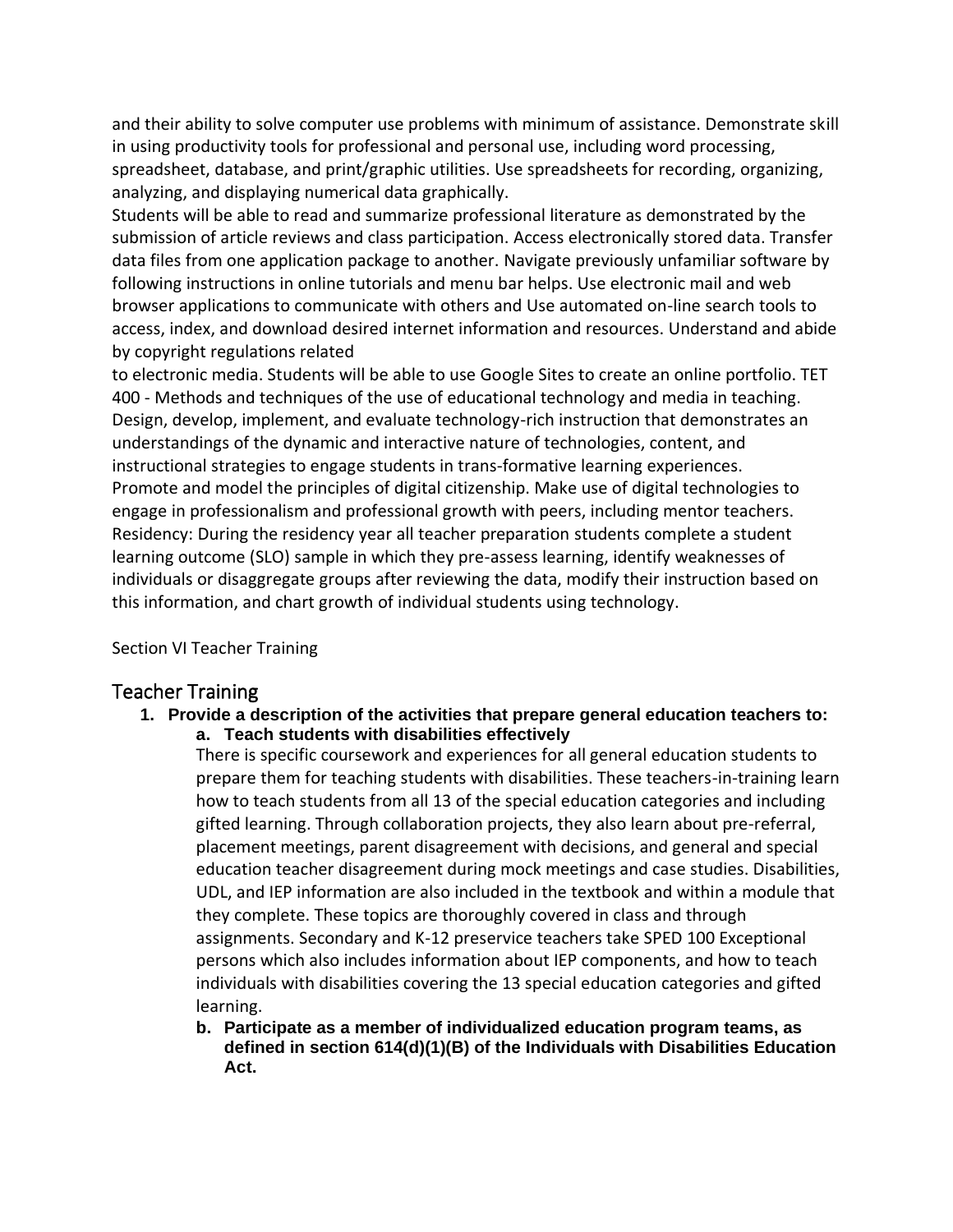An assignment of student teaching requires all students to participate in an IEP meeting on their student teaching checklist. Elementary Education Majors take 2 special education courses, SPED 100 Exceptional Persons and SPED 441, Inclusive Methods. In these courses they review an IEP, learning about places where general education teachers are part of the process. Using a case study, they hold a reasonable facsimile of an IEP meeting where individuals take on various roles. Students often create in service presentations to introduce parents to IEP processes or complete Fishbowl type IEP meetings where they learn how to participate in meetings and give feedback to their peers. Disabilities, UDL, and IEP information are also included in the textbook and within a module that they complete. These topics are thoroughly covered in class and through assignments.

#### **c. Effectively teach students who are limited English proficient.**

All preservice teachers in elementary education also take a course, ELED 462 (Teaching English as a New Language). In this course they learn teaching strategies for working with English Language Learners. All preservice teachers in secondary and K-12 take the course SEED 450 (Content Area Literacy). Here, students learn methods for educating all learners, including English Language Learners (ELL), in preparation for teaching within their respective content areas in contemporary public middle and high schools, as well as during internships and student teaching. Students receive instruction, participate in discussions, and complete tasks that include group presentations specifically regarding diverse students, including ELL ones. The course also includes, among other best-practice activities, instruction covering vocabulary acquisition and reading strategies, discussion techniques, using multiple levels of text, graphic organizers, and writing strategies, all strongly supporting diverse and ELL students in today's content area classrooms. In addition, all teacher education candidates also take a course in Human Relations (EDFN 475/575) and Indian Education (INED 211/411/511 that prepares them to establish a culture and climate for learning recognizing the cultural differences and needs of various diverse groups.

#### **2. Does your program prepare special education teachers?** Yes.

**If yes, provide a description of the activities that prepare special education teachers to: a. Teach students with disabilities effectively**

Special Education teachers complete coursework in a number of areas. The entire program is focused on teaching students with disabilities effectively. Coursework covers research based methods for instruction, how to adapt curriculum and instruction to meet state standards for special needs students, the use of motivational/instructional systems for special needs learners, and the various models of data gathering systems to design and monitor progress toward IEP goals and objectives that are based on general education state standards. In SPED 432 Methods and Materials for Students with LD and SPED 420 Curriculum and Instructional Strategies they are prepared to teach students with disabilities. The theory and methods learned in these courses are applied in real situations during student teaching.